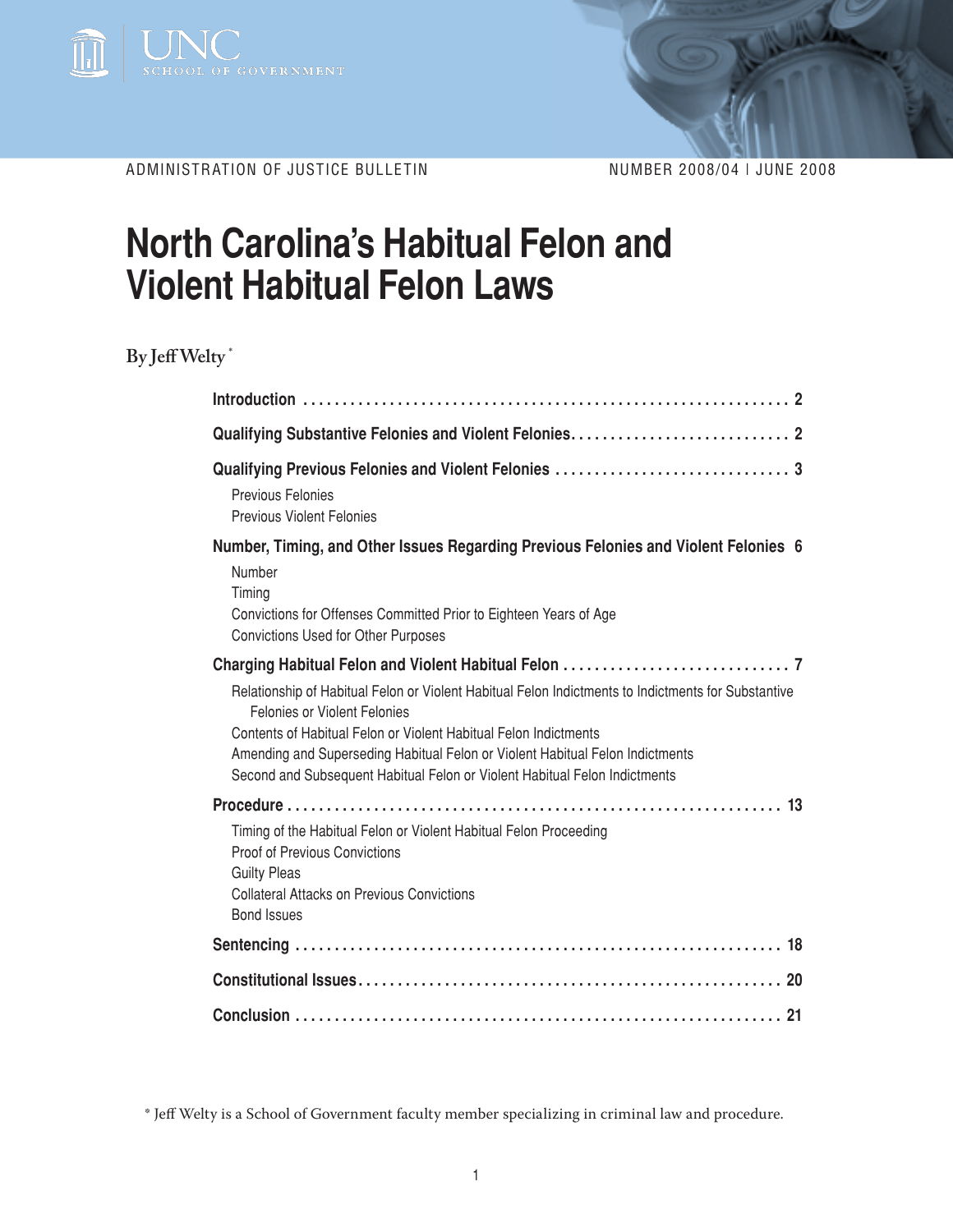# **Introduction**

The General Assembly has addressed the issue of criminal recidivism in several ways. Some of the provisions that address recidivism are general; that is, they apply to a wide variety of criminal offenses. For example, defendants with extensive criminal histories are subject to greater punishment under structured sentencing. *See* G.S. 15A-1340.14, 15A-1340.21. Other provisions are specific, such as the statutes governing habitual driving while impaired, G.S. 20-138.5, or habitual misdemeanor assault, G.S. 14-33.2.

This bulletin concerns two closely related provisions that specifically target repeat serious offenders: the habitual felon laws, G.S. 14-7.1 through 14-7.12, and the violent habitual felon laws, G.S. 14-7.7 through 14-7.6*.* The habitual felon laws were enacted in 1967. In simple terms, they provide for increased punishment for a defendant who, having already been convicted of three felonies, commits a fourth. The violent habitual felon laws were enacted separately, in 1994. In simple terms, they provide for a mandatory sentence of life in prison without the possibility of parole for a defendant who, having already been convicted of two violent felonies, commits a third.

The habitual felon and violent habitual felon statutes do not define crimes. Rather, they are penalty enhancement provisions. Thus being a habitual felon, or a violent habitual felon, is a status, not a crime, and a defendant cannot be prosecuted simply for being a habitual felon, or a violent habitual felon, without a substantive felony, or violent felony, to which the recidivist charge<sup>1</sup> can attach.

The habitual felon and violent habitual felon laws have created terminological confusion. Courts have referred to the prior convictions that render the defendant a habitual felon or a violent habitual felon as "previous felonies," *State v. Cogdell*, 165 N.C. App. 368, 371 (2004), "predicate felon[ies]," *State v. Brewington*, 170 N.C. App. 264, 280 (2005), and "underlying felonies," *State v. Scott*, 167 N.C. App. 783, 786 (2005). Courts have used confusingly similar terms to refer to the new offense to which the recidivist charge attaches, describing that offense as the "underlying felony," *State v. Davis*, \_\_ N.C. App. \_\_, 650 S.E.2d 612, 617 (2007), the "substantive felony," *State v. Cogdell*, 165 N.C. App. 368, 373 (2004), the "underlying substantive felony," *State v. Glasco*, 160 N.C. App. 150, 160 (2003), and the "predicate substantive felony," *State v. Scott*, 167 N.C. App. 783, 786 (2005).

For the sake of clarity, this bulletin will use the term "previous felony," or "previous violent felony," to describe the prior convictions that render the defendant a habitual felon or a violent habitual felon. This bulletin will use the term "substantive felony," or "substantive violent felony," to describe the new offense to which the recidivist charge attaches. This bulletin will not use, except when quoting court opinions, the terms "underlying" or "predicate," as those terms are ambiguous.

## **Qualifying Substantive Felonies and Violent Felonies**

Any offense that is a felony under state law can serve as a substantive felony to which a habitual felon charge may attach. *See* G.S. 14-7.2, 14-7.6 ("When an habitual felon . . . commits any felony under the laws of the State of North Carolina," he or she must be sentenced under the habitual felon provisions.). This includes offenses that are felonies only by virtue of their own recidivist

<sup>1.</sup> Because the habitual felon laws do not define crimes, it is arguably inaccurate to refer to a habitual felon "charge." However, the usage is so convenient, and so universal, that it is adopted in this bulletin.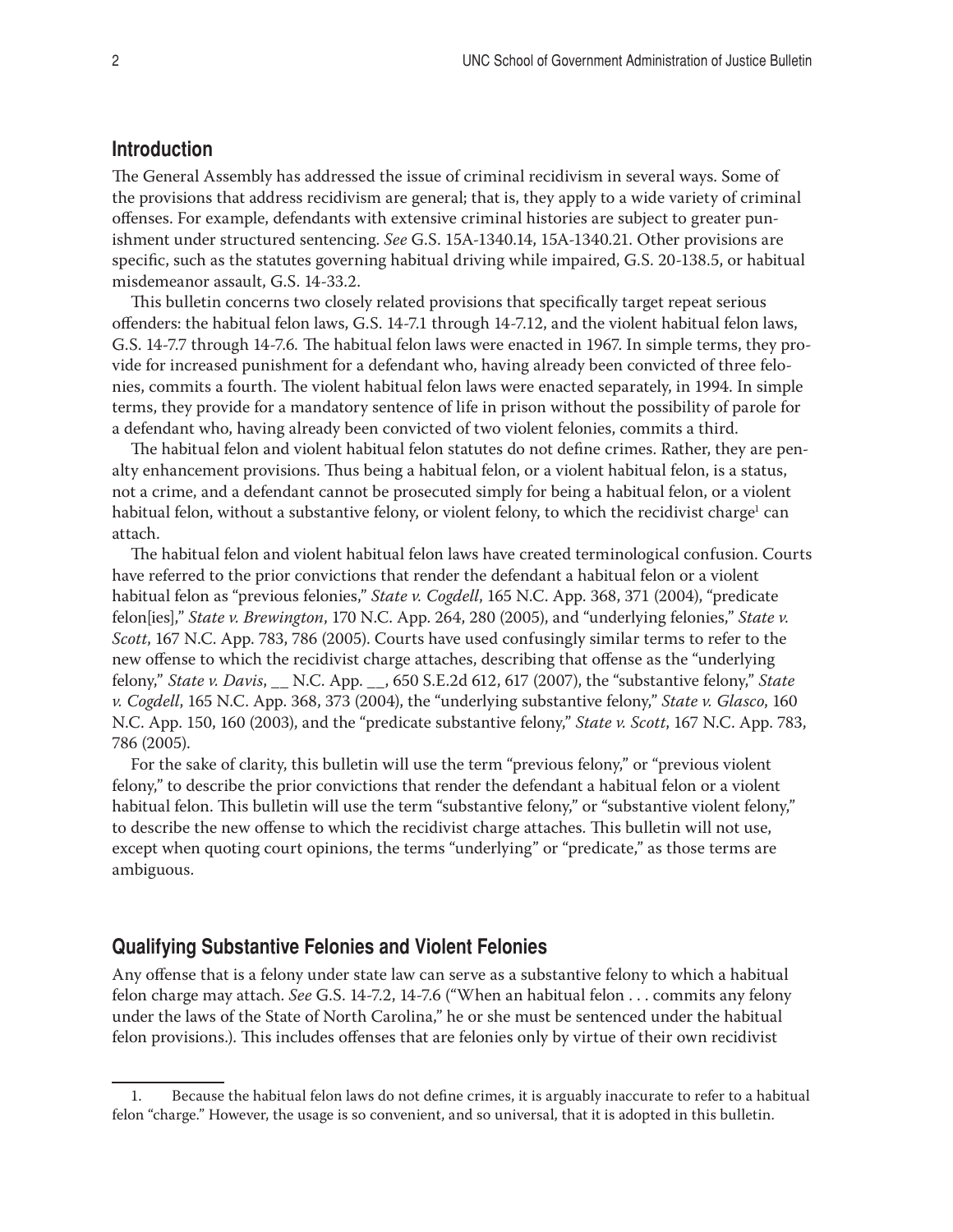provisions, such as habitual driving while impaired, G.S. 20-138.5, *see State v. Baldwin*, 117 N.C. App. 713 (1995), or habitual misdemeanor assault, G.S. 14-33.2, *see State v. Smith* 139 N.C. App. 209 (2000).2 It also includes felony speeding to elude arrest, G.S. 20-141.5, even though speeding to elude arrest also can sometimes be a misdemeanor. *See State v. Scott*, 167 N.C. App. 783, 786-87 (2005). And, although the Court of Appeals briefly held that simple possession of cocaine was a misdemeanor, the North Carolina Supreme Court has clarified that it, too, is a felony that can serve as a substantive felony. *See State v. Jones*, 358 N.C. 473 (2004).

The violent habitual felon statutes provide for enhanced punishment for certain defendants who commit "a violent felony." G.S. 14-7.12. The statutes define "violent felony" to encompass all, and only, Class A through E felonies. *See* G.S. 14-7.7. This excludes some felony offenses that might intuitively be considered violent. For example, it excludes a number of felony assaults, such as assault inflicting serious bodily injury, G.S. 14-32.4(a), assault by strangulation, G.S. 14-32.4(b), aggravated assault on a handicapped person, G.S. 14-32.1(e), elder abuse, G.S. 14-32.3, and assault on a law enforcement officer inflicting serious bodily injury, G.S. 14-34.7(a). The statutory definition also includes a number of offenses that might not intuitively be considered violent, such as embezzlement of more than \$100,000, G.S. 14-90; obtaining more than \$100,000 by false pretenses, G.S.14-100; trafficking in stolen identities, G.S. 14-113.20A, 14-113.22(a1); making a false report about a weapon of mass destruction, or perpetrating a hoax involving a false weapon of mass destruction, G.S. 14-288.23, 14-288.24; and a variety of drug manufacturing and trafficking offenses, such as manufacturing methamphetamine, G.S. 90-96(b)(1a), and trafficking in more than 10,000 pounds of marijuana, G.S. 90-95(h)(1)(d), more than 400 grams of cocaine, G.S. 90-95(h)(3)(c), more than 200 grams of methamphetamine, G.S. 90-95(h)(3b)(c), more than 14 grams of heroin, G.S. 90-95(h)(4)(b), and so forth.

# **Qualifying Previous Felonies and Violent Felonies**

#### Previous Felonies

In general, a conviction constitutes a previous felony conviction if it is a conviction for "an offense which is a felony under the laws of the State or other sovereign" where the conviction took place, "regardless of the sentence actually imposed." G.S. 14-7.1. However, there are several exceptions to the general rule. The following are not qualifying previous felonies.

- Convictions for "federal offenses relating to the manufacture, possession, sale and kindred offenses involving intoxicating liquors." G.S. 14-7.1.
- Convictions for habitual misdemeanor assault under G.S. 14-33.2, usually.<sup>3</sup>

<sup>2.</sup> However, some convictions of habitual misdemeanor assault cannot serve as previous convictions for habitual felon purposes. *See infra* note 3 and accompanying text.

<sup>3.</sup> Convictions for habitual misdemeanor assault are felonies and so, without some other provision to the contrary, would qualify. However, in 2004, the habitual misdemeanor assault statute, G.S. 14-33.2, was amended to provide that "[a] conviction under this section shall not be used as a prior conviction for any other habitual offense statute." The ratification clause regarding that amendment states that it became "effective December 1, 2004, and applies to offenses committed on or after that date. Prosecutions for offenses committed before the effective date of this part are not abated or affected by this part, and the statutory provisions that would be applicable but for this part remain applicable to those prosecutions." SL 2004-186, Sec. 10.2. It is not entirely clear whether the "prosecutions" and "offenses" to which the ratifica-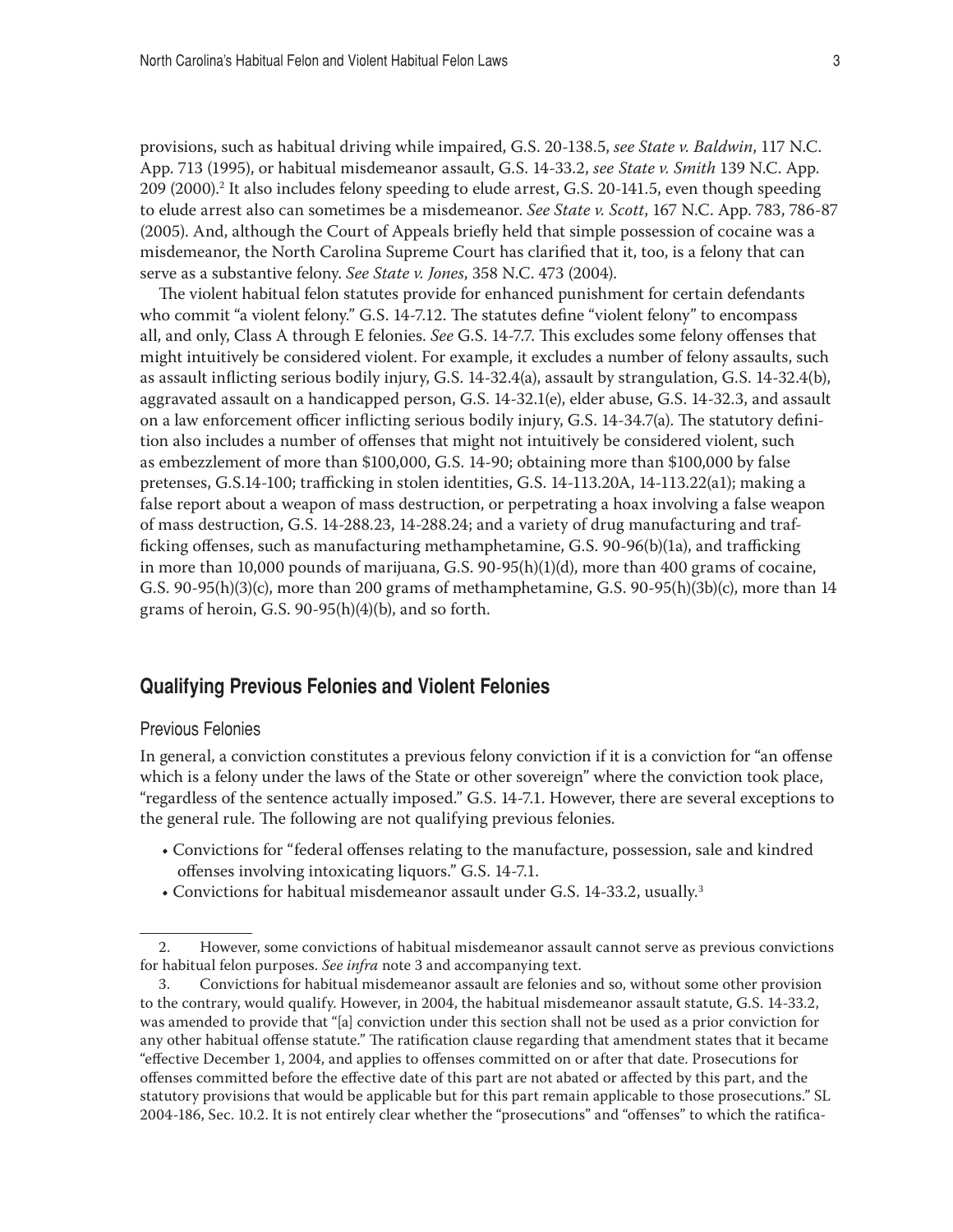- Convictions incurred prior to July 6, 1967. *See* G.S. 14-7.1*.*
- North Carolina convictions incurred prior to July 1, 1975, if based on a plea of no contest. *See State v. Petty*, 100 N.C. App. 465, 467-68 (1990).4
- Convictions that have been pardoned. *See* G.S. 14-7.1.

Questions might arise regarding at least three additional classes of cases:

- Out-of-state convictions for offenses that are felonies under the law of the foreign jurisdiction but that would be misdemeanors if committed in North Carolina.
- Offenses that were misdemeanors at the time of the previous convictions but now are felonies.
- Offenses that were felonies at the time of the previous convictions but now are misdemeanors.

There are no North Carolina appellate decisions on point as to any of these issues. The first is the simplest, for G.S. 14-7.1 refers to the classification of the offense "under the laws of the State or other sovereign wherein a plea of guilty was entered or a conviction was returned." There is no suggestion that the offense needs to be compared or analogized to North Carolina law, unlike, for example, the provisions in G.S. 14-7.7(b) that apply to violent habitual felon proceedings. (Those provisions are discussed below.) Thus, the language of G.S. 14-7.1 weighs strongly in favor of using the classification of the jurisdiction in which the conviction was incurred.<sup>5</sup>

The second and third issues both involve convictions of offenses that have been reclassified since the conviction—either "upgraded" from misdemeanors to felonies, or "downgraded" from felonies to misdemeanors. The text of G.S. 14-7.1 is less clear on these points, and again, there are no appellate cases on point. The argument for judging a previous conviction by the present classification of the offense is twofold. First, as explained below, in the violent habitual felon context, the classification of the previous conviction at the time of the violent habitual felon proceeding controls, not the classification at the time the previous conviction was incurred. *See* G.S. 14-7.7(b)(2). Second, in the different context of calculating a defendant's prior record level under structured sentencing, the current classification of previous convictions controls the number of points assigned to the convictions. *See* G.S. 15A-1340.14(c). However, these parallels are undermined by

tion clause refers are habitual misdemeanor assault offenses (in which case convictions for habitual misdemeanor assaults that were committed prior to December 1, 2004, may still be used to support habitual felon allegations) or substantive felony offenses that result in habitual felon prosecutions (in which case convictions for habitual misdemeanor assaults—regardless of when the assaults were committed—may not be used to support a habitual felon allegation unless the substantive felony was committed prior to December 1, 2004). The North Carolina appellate courts have not considered an appropriate test case, which would involve a substantive felony committed after December 1, 2004, but a conviction for a habitual misdemeanor assault committed before December 1, 2004. The cases that are closest to this issue do not settle it. *See State v. Leeper,* 356 N.C. 55 (2002); *State v. Artis,* 181 N.C. App. 601, 602 n.1 (2007); *State v. Stephens,* No. COA05-1218, 2006 WL 1879207, at \*8 (N.C. Ct. App. July 5, 2006) (unpublished); *State v. McGee*, No. COA-05-1069, 2006 WL 389796, at \*1-2 (N.C. Ct. App. Feb. 21, 2006) (unpublished).

4. The reason for the distinction is that, prior to the 1975 enactment of G.S. 15A-1022(c), a no contest plea resulted in the imposition of a sentence without an adjudication of guilt. Afterwards, however, a court accepting a no contest plea was required to establish a factual basis for the plea, and upon acceptance of the plea adjudicated the guilt of the defendant. *See Petty,* 100 N.C. App. at 467-68.

5. The rule is otherwise in some other states, *see*, *e.g.*, 6 Wayne R. LaFave, et al., *Criminal Procedure* § 26.6(b) (3d ed. 2007), but the result in each jurisdiction is dictated by "the phraseology of the [recidivist] statute" in question, R. P. Davis, Annotation, *Determination of Character of Former Crime as a Felony, so as to Warrant Punishment of an Accused as a Second Offender,* 19 A.L.R.2d 227 (1951-2005).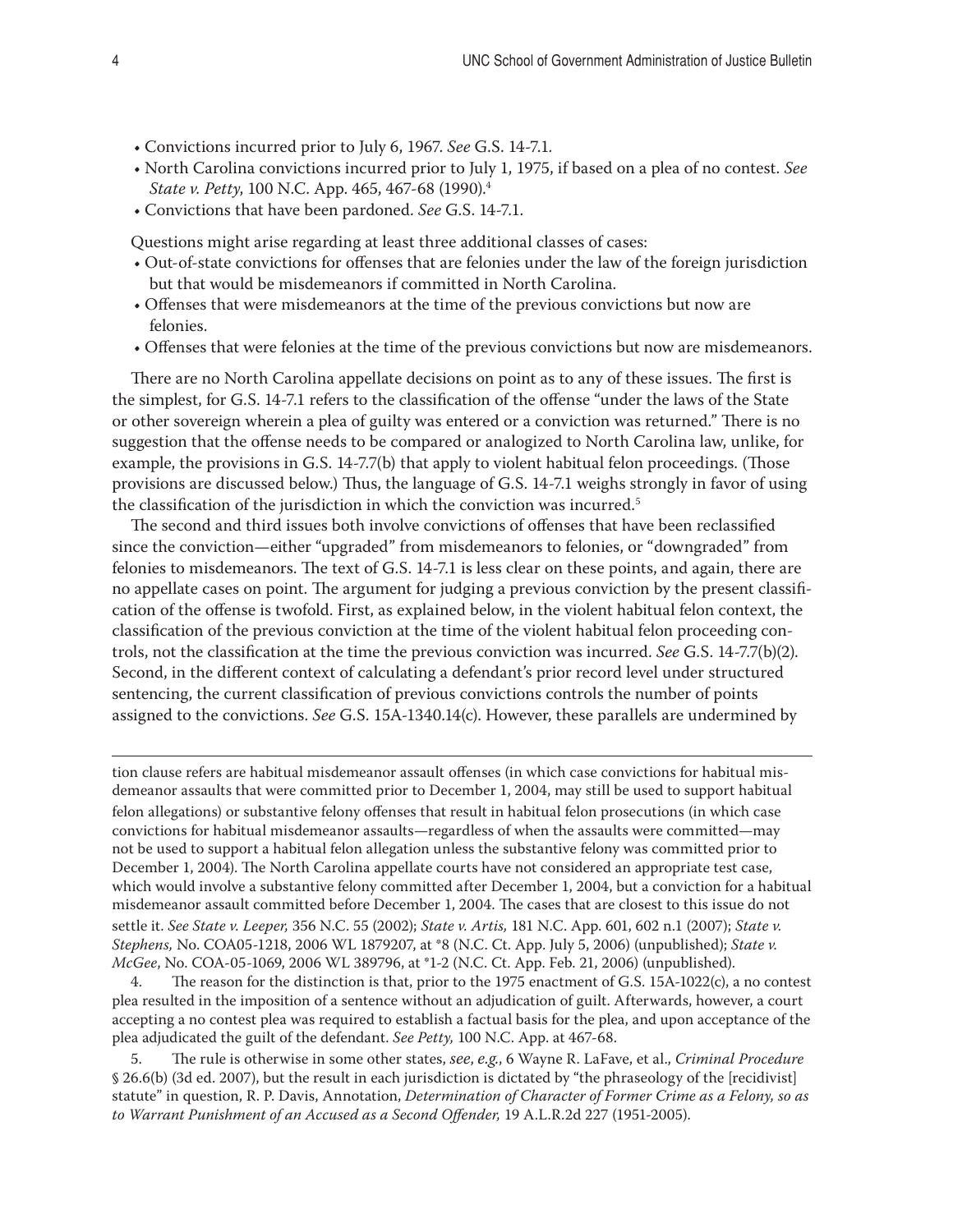the fact that both the violent habitual felon and the structured sentencing laws contain specific statutory provisions that mandate judging a previous conviction by the present classification of the offense; that stands in stark contrast to G.S. 14-7.1, which contains no comparable language. The majority of cases in other jurisdictions support judging a conviction by its classification at the time it was incurred, *see* Davis, *supra* note 5, § 5 (collecting cases), and this appears to be the better view under North Carolina's habitual felon statutes as well.

#### Previous Violent Felonies

Previous violent felonies are defined by statute to include: "(1) All Class A through Class E felonies[,] (2) Any repealed or superseded offense substantially equivalent to the offenses listed in subdivision (1)[, and] (3) Any offense committed in another jurisdiction substantially similar to the offenses set forth in subdivision (1) or (2)." G.S. 14-7.7(b). A previous conviction as a habitual felon does not constitute a previous violent felony. *See* G.S. 14-7.7(a).

The simplest case is an in-state conviction that was Class E or higher when incurred and that remains Class E or higher at the time of the violent habitual felon proceeding; such a conviction plainly qualifies as a previous violent felony. "Upgraded" in-state convictions likewise qualify. In other words, an in-state conviction that was lower than Class E when incurred, but that, as a result of statutory amendment, would be Class E or higher at the time of the habitual felon proceeding, is a previous violent felony, under the second prong of the definition. *See State v. Wolfe*, 157 N.C. App. 22, 37 (2003) (holding that conviction for voluntary manslaughter, which was a Class F felony at the time the conviction was incurred, but which was a Class D felony at the time of the violent habitual felon proceeding, was a conviction of a "superseded offense substantially equivalent to" a current Class D felony, and therefore was a qualifying previous violent felony)<sup>6</sup>; *State v. Mason*, 126 N.C. App. 318, 323-24 (1997) (same, as to previous convictions for voluntary manslaughter and assault with a deadly weapon inflicting serious injury; rejecting argument that this violates the Ex Post Facto Clause). Although there is no case law on point, the converse is likely also true; a "downgraded" offense that was Class E or higher at the time of conviction but that was lower than Class E at the time of the violent habitual felon proceeding would likely be held to be a "repealed or superseded offense" that is *not* "substantially equivalent to" a current Class E or higher felony, and therefore not a qualifying previous violent felony.

Out-of-state convictions work the same way. The simplest case is an out-of-state conviction for an offense that is substantially similar to a North Carolina offense that was Class E or higher when the out-of-state conviction was incurred and that remained Class E or higher at the time of the violent habitual felon proceeding; such a conviction would qualify as a previous violent felony. "Upgraded" offenses also qualify; that is, if the analogous North Carolina offense was lower than Class E when the out-of-state conviction was incurred, but was Class E or higher at the time of the violent habitual felon proceeding, the out-of-state conviction qualifies as a previous violent felony under the third prong of the definition. *See State v. Stevenson*, 136 N.C. App. 235, 245 (1999) (concerning a California conviction for assault with the intent to commit oral copulation; the analogous North Carolina offense is attempt to commit second-degree sex offense, which was a Class H felony at the time the conviction was incurred, but a Class D felony at the time of the vio-

<sup>6.</sup> Although *Wolfe* refers to the classification of the conviction "at the time the [violent habitual felon] case went to trial." 157 N.C. App. at 37, it is doubtful that a habitual felon charge could be predicated on a previous conviction that was Class E or higher at the time of the violent habitual felon trial but that was lower than Class E at the time when the substantive felony was committed.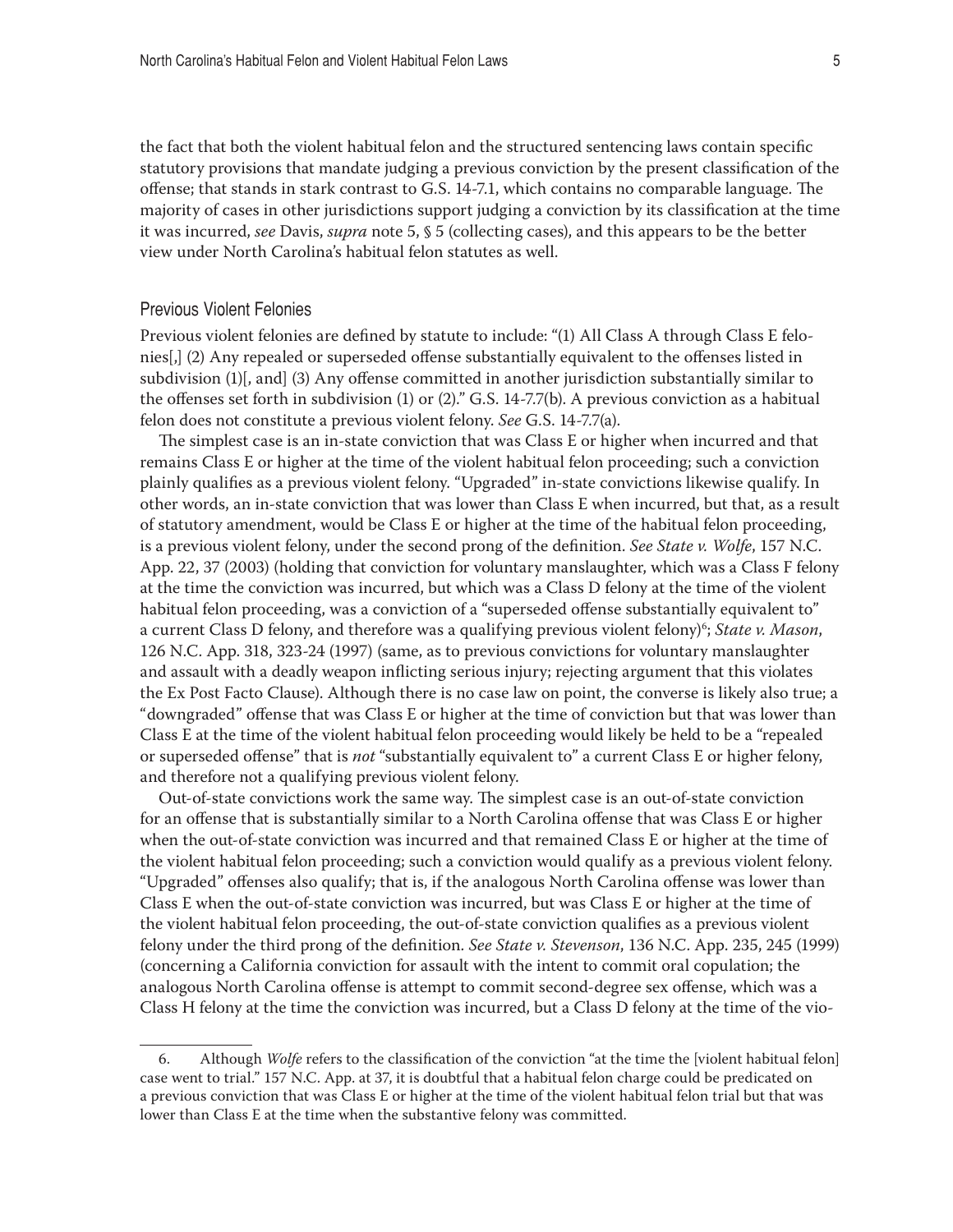lent habitual felon proceeding; the conviction was properly counted as a previous violent felony). Again, there is no case law on "downgraded" offenses, but they likely would likely be held not to qualify.

# **Number, Timing, and Other Issues Regarding Previous Felonies and Violent Felonies**

### Number

A habitual felon charge can only be brought against a defendant who has three previous felony convictions. *See* G.S. 14-7.1. In other words, it increases the punishment for a defendant's fourth "strike." A violent habitual felon charge can only be brought against a defendant who has two previous violent felony convictions. *See* G.S. 14-7.7. In other words, it increases the punishment for a defendant's third "strike."

#### Timing

For purposes of habitual felon proceedings, under G.S. 14-7.1, "[t]he commission of a second felony shall not fall within the purview of this Article unless it is committed after the conviction of or plea of guilty to the first felony," and the third previous felony likewise must have been committed after the defendant was convicted of the second. Similar language appears in G.S. 14-7.7 regarding previous violent felonies. This requirement is sometimes called the requirement of non-overlapping felonies.

For purposes of the requirement of non-overlapping felonies, the date of conviction is the date of the plea or verdict, not the date of sentencing. *See State v. McGee*, 175 N.C. App. 586, 589-90 (2006).

The statute does not explicitly address the situation where a defendant's third previous felony conviction is not obtained until after the defendant has committed a fourth felony offense. For example, suppose a defendant commits a fourth felony while the third felony is pending; is subsequently convicted of the third felony; and only later is arrested, charged, and convicted of the fourth felony. Reasonable arguments can be made both ways regarding the propriety of a habitual felon charge in such a case. The defendant might argue that a habitual felon charge would be improper, first because it would be anomalous for the requirement of non-overlapping felonies to apply to previous felonies but not to the substantive felony, and second because G.S. 14-7.6 provides for enhanced punishment when "an habitual felon . . . commits any felony," which arguably suggests that a defendant must already have obtained habitual felon status, by virtue of three convictions, prior to the commission of the substantive felony. The State might argue that a habitual felon charge is proper because, at the time of the conviction of the substantive felony, the defendant has "been convicted of . . . three felony offenses." G.S. 14-7.1. There is no North Carolina appellate case on point, and the case law from other states is mixed and heavily dependent on the wording of the specific statute at issue. *See generally* Cynthia L. Sletto, Annotation, *Chronological or Procedural Sequence of Former Convictions as Affecting Enhancement of Penalty under Habitual Offender Statutes*, 7 A.L.R.5th 263 (1992-2008) § 7(c)-(d) (collecting cases).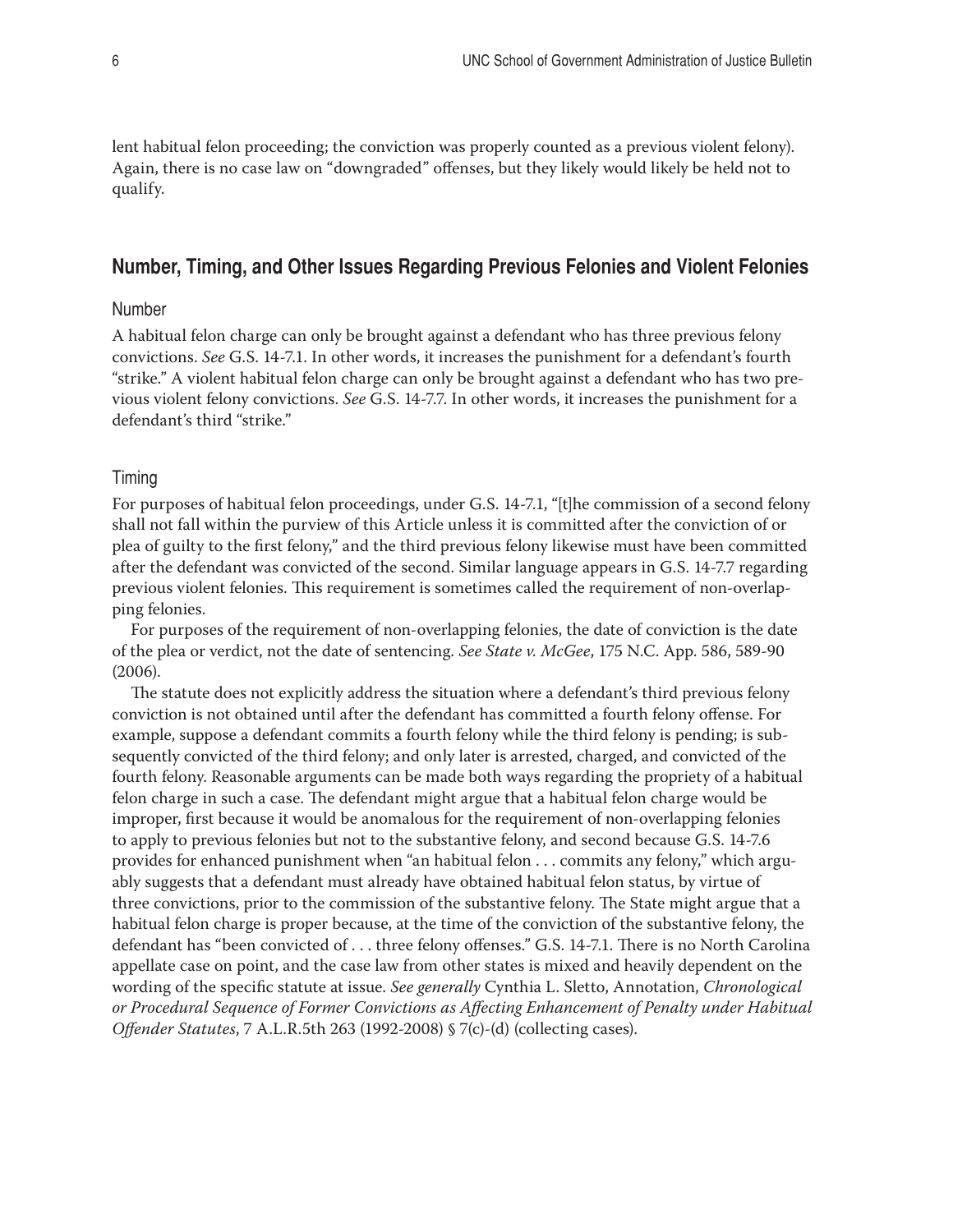#### Convictions for Offenses Committed Prior to Eighteen Years of Age

In habitual felon prosecutions, "felonies committed before a person attains the age of 18 years shall not constitute more than one felony." G.S. 14-7.1. In other words, regardless of how many felonies a defendant committed prior to the age of eighteen, only one conviction for such conduct may be used as a previous felony. No similar language appears in G.S. 14-7.7; therefore there is likely no limit to the number of convictions for offenses committed prior to the age of eighteen that may be used as previous violent felonies.

## Convictions Used for Other Purposes

If a defendant is prosecuted and convicted as a habitual felon, the previous felonies used to support the habitual felon conviction are not "used up." In other words, if the same defendant, after release from prison, commits another felony offense, the same previous felonies may be used to support the new habitual felon charge. *See State v. Smith*, 112 N.C. App. 512, 517 (1993) ("[B] eing an habitual felon is a status, that once attained is never lost. If the legislature had wanted to require the State to show proof of three new underlying felonies before a new habitual felon indictment could issue, then the legislature could have easily stated such.").

Indeed, it is generally true that previous felonies used for some other purpose may also be used to support a habitual felon charge. Thus, previous convictions of habitual DWI may be used both to support a current charge of habitual DWI and to support a habitual felon charge for which the habitual DWI is the substantive felony. *See State v. Misenheimer*, 123 N.C. App. 156, 157-58 (1996). Likewise, the same previous conviction may be used to support a current charge of felon in possession of a firearm and to support a habitual felon charge for which the felon in possession charge is the substantive felony. *See State v. Glasco*, 160 N.C. App. 150, 160 (2003); *State v. Crump*, 178 N.C. App. 717, 719-22 (2006).

However, previous felonies used to support a habitual felon charge may not be used when determining a defendant's prior record level under structured sentencing. *See* G.S. 14-7.6. The details of this prohibition are discussed below in the section of this bulletin regarding sentencing. Also discussed later in this bulletin is the effect of an acquittal on a habitual felon charge; such an acquittal precludes the State from bringing a subsequent habitual felon charge based on the same previous felonies.

## **Charging Habitual Felon and Violent Habitual Felon**

Relationship of Habitual Felon or Violent Habitual Felon Indictments to Indictments for Substantive Felonies or Violent Felonies

The habitual felon statues provide:

An indictment which charges a person who is an habitual felon . . . with the commission of any felony . . . must, in order to sustain a conviction of habitual felon, also charge that said person is an habitual felon. The indictment charging the defendant as an habitual felon shall be separate from the indictment charging him with the principal felony.

G.S. 14-7.3. The violent habitual felon statutes contain nearly identical language. *See* G.S. 14-7.9. The statutes seem to suggest both that a *single* indictment should charge both the substantive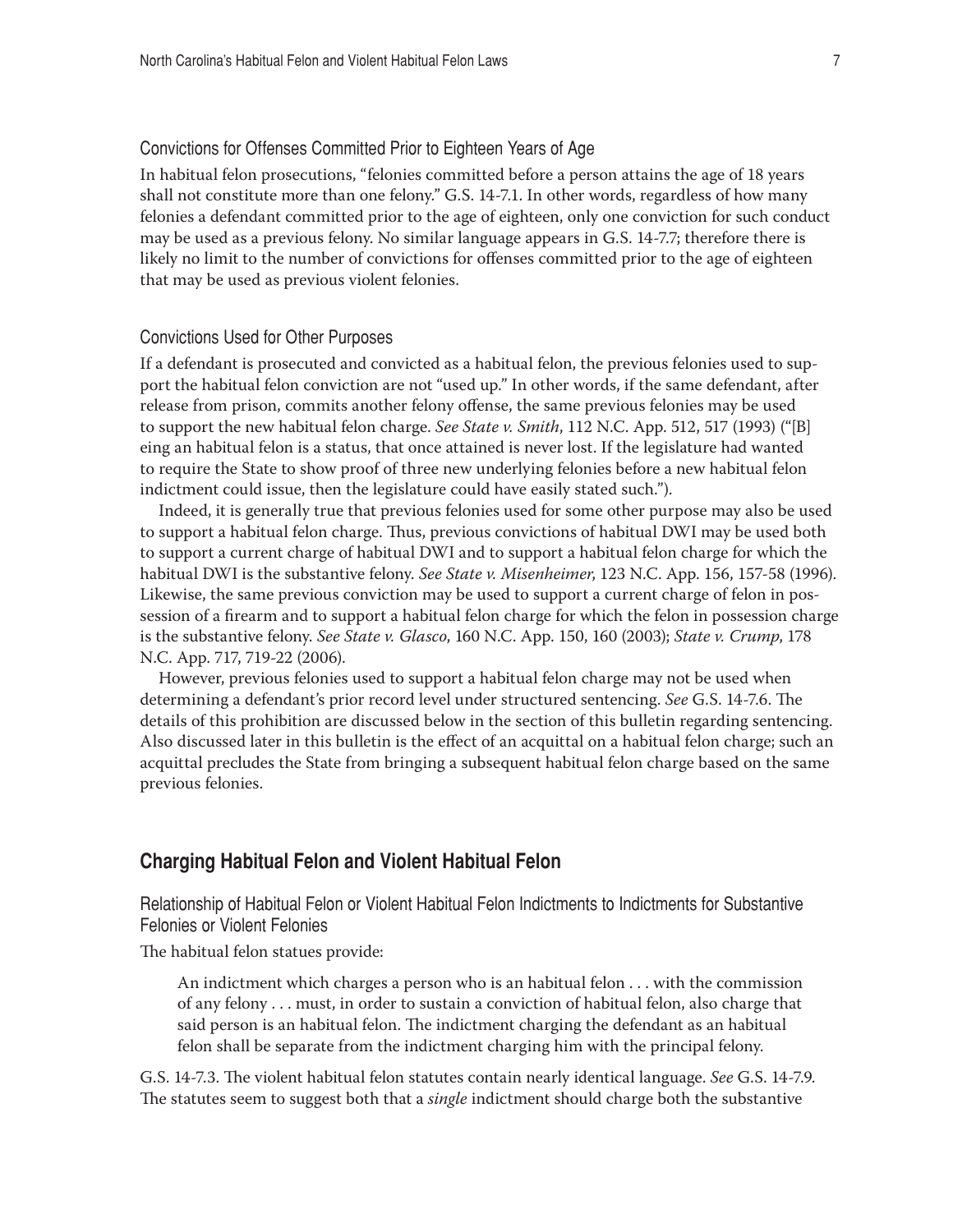felony and the habitual felon charge ("[a]n indictment . . . must . . . also charge that said person is an habitual felon") and that the two charges should be in *separate* indictments ("[t] indictment charging the defendant as an habitual felon shall be separate"). This has prompted the Court of Appeals to recognize the statute's "obvious internal inconsistencies," *State v. Smith*, 112 N.C. App. 512, 514 (1993).

The appellate courts have approved a variety of attempts to comply with these conflicting requirements. In *State v. Young*, 120 N.C. App. 456, 459-60 (1995), the State obtained a single indictment that charged the substantive felony in one count and the habitual felony charge in a separate count, and the Court of Appeals approved the arrangement. In *Smith*, the State obtained an indictment numbered 89 CRS 77510(A) for the substantive felony, and a separate indictment numbered 89 CRS 77510(B) for the habitual felon charge. Again, the Court of Appeals determined that this complied with the statute. *See* 112 N.C. App. at 514. In *State v. Allen*, 292 N.C. 431, 433 (1977), the North Carolina Supreme Court stated that, "[p]roperly construed [the habitual felon statute] clearly contemplates that when one who has already attained the status of an habitual felon is indicted for the commission of another felony, that person may then be also indicted in a separate bill as being an habitual felon." *See also State v. Peoples*, 167 N.C. App. 63 (2004) (approving use of separate indictment to bring habitual felon charge); *State v. Hodge*, 112 N.C. App. 462 (1993) (same). These decisions indicate that the State may bring a habitual felon charge as a separate count in the same indictment as the substantive felony charge, or in a separate indictment with a "B" case number, or in a completely separate indictment with its own case number. However, dicta in *State v. Patton*, 342 N.C. 633, 635 (1996), suggests that the habitual felon charge must be brought in "a separate document," and the overwhelming practice today is to bring a habitual felon charge in a completely separate indictment with its own case number.

Not only may the habitual felon indictment be a separate document from the indictment for the substantive felony, it need not be filed at the same time. The habitual felon indictment may be filed before, together with, or after the indictment for the substantive felony. *See State v. Blakney*, 156 N.C. App. 671, 674-75 (2003) ("The Habitual Felons Act requires two separate indictments, the substantive felony indictment and the habitual felon indictment, but does not state the order in which they must be issued.") However, there are some constraints on the timing of the habitual felon charge. It cannot stand alone; it must be ancillary to a substantive felony. *See State v. Allen*, 292 N.C. 431 (1977). Because it must be ancillary to a substantive felony charge, it may not be brought after the defendant has been convicted of, or pled guilty to, the substantive felony. *See id.*; *see also State v. Bradley*, 175 N.C. App. 234 (2005) (defendant pled guilty to substantive felonies and to habitual felon charge, but sentencing was deferred; prior to sentencing, defendant committed a new felony and agreed to plead guilty to it; improper to sentence defendant as a habitual felon on the new felony, because the habitual felon charge was ancillary to the original substantive felonies and those substantive felonies had been resolved when defendant pled guilty to them).7

Although the habitual felon or violent habitual felon indictment must be ancillary to a substantive felony charge, the habitual felon or violent habitual felon indictment need not refer to or specify the substantive felony charge. *See*, *e.g.*, *State v. Smith*, 160 N.C. App. 107, 124 (2003); *State* 

<sup>7.</sup> There is some tension between *Bradley* and *Blakney*. If, as *Blakney* holds, a habitual felon indictment may be returned prior to the indictment for the substantive felony, it would seem that the habitual felon charge in *Bradley* might be viewed as ancillary to the new felony as well as the original felonies. Perhaps the distinction is that, in *Bradley*, the habitual felon charge was brought before the defendant even committed the new felony, and it is difficult to see how a habitual felon charge could properly be ancillary to a crime that had not yet been committed.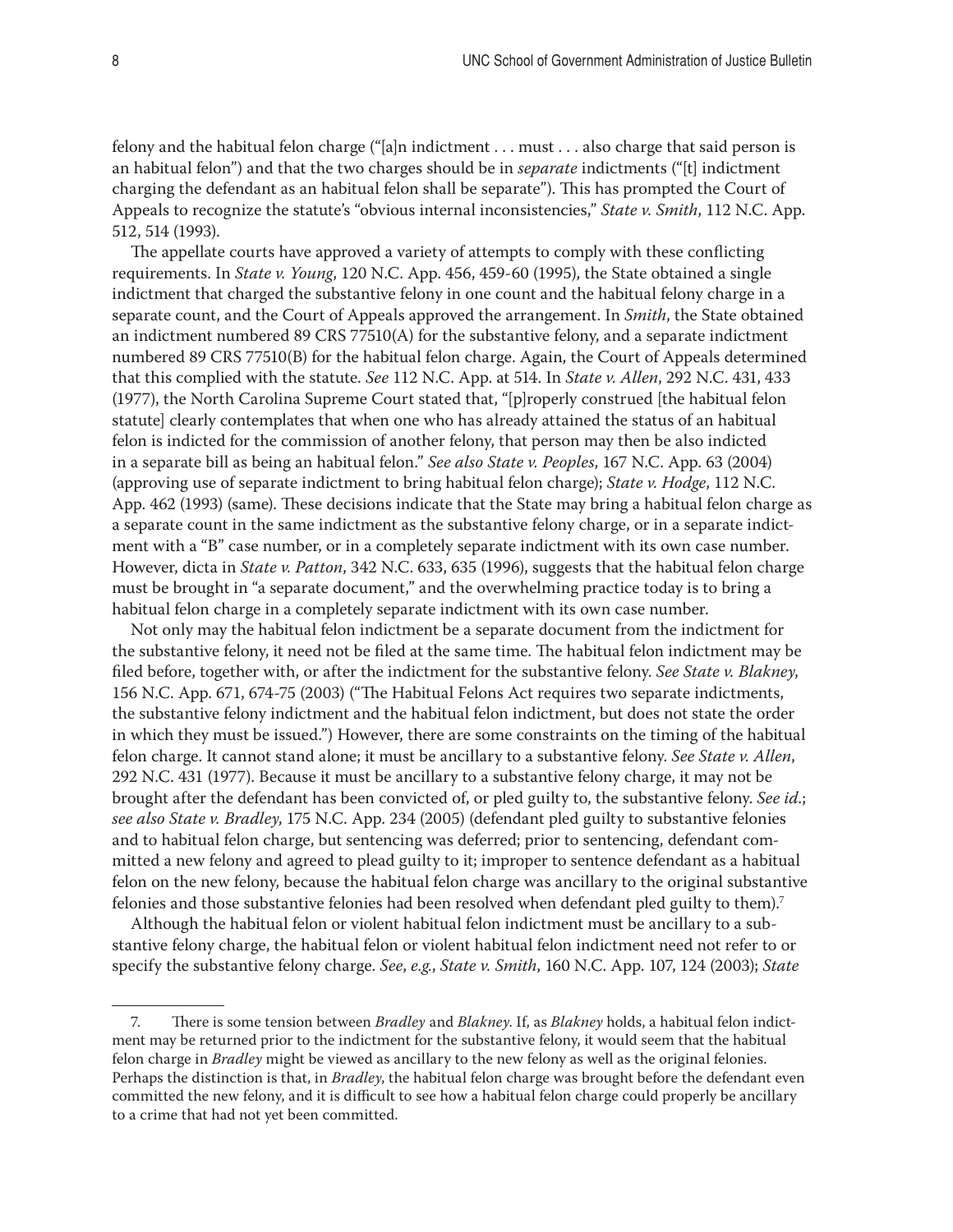*v. Cheek*, 339 N.C. 725, 728 (1995) ("Nothing in the plain wording of N.C.G.S. § 14-7.3 requires a specific reference to the predicate substantive felony in the habitual felon indictment. The statute requires that the State give defendant notice of the felonies on which it is relying to support the habitual felon charge; nowhere in the statute does it mention the predicate substantive felony or require it to be included in the indictment."). If the habitual felon indictment does specify the substantive felony charge, such language is mere surplusage; even if the defendant is ultimately convicted of a different felony, he or she may be sentenced as a habitual felon. *See State v. Bowens*, 140 N.C. App. 217, 224-25 (2000) (defendant charged with three substantive felonies; habitual felon charge referred only to one of them; that substantive felony charge was dismissed, but defendant was convicted of the other two; defendant was properly sentenced as a habitual felon because the inclusion of the first substantive felony in the habitual felon indictment was surplusage and defendant was on notice of the State's intent to convict him as a recidivist). Indeed, the habitual felon indictment need not even allege that the defendant committed a substantive felony. *See State v. Roberts*, 135 N.C. App. 690 (1999). Conversely, the indictment for the substantive felony need not state that the defendant is being prosecuted as a habitual felon. *See State v. Sanders*, 95 N.C. App. 494 (1989).

Because a habitual felon or violent habitual felon indictment need not specify the substantive felony charge to which it applies, a single habitual felon or violent habitual felon indictment can apply to an unlimited number of substantive felony charges. *See State v. Patton,* 342 N.C. 633, 634 (1996) ("[A] separate habitual felon indictment is not required for each substantive felony indictment.") Alternatively, the State may elect to bring a habitual felon charge for each substantive felony charge. *See State v. Taylor*, 156 N.C. App. 172, 174 (2003) (stating that "the State may choose to use multiple habitual felon indictments"). Although the Court of Appeals has suggested that the latter procedure may create a confusingly large array of charges, *see id.*, the former can also be awkward. For example, if a defendant is charged with several substantive felonies and the State procures a single habitual felon indictment covering all of them, and if the parties then enter into a plea agreement under which the defendant will plead guilty to all of the substantive felonies but will only be treated as a habitual felon as to one of them, the status of the habitual felon indictment is unclear. It cannot be dismissed, as it is needed with respect to one of the substantive felonies. Yet it must somehow become detached from all but one of the substantive felonies. In effect, the State is fractionally dismissing the habitual felon indictment (dismissing it as to most of the substantive felonies while retaining it as to one), a somewhat unusual procedure as a theoretical matter but one that works in practice.

#### Contents of Habitual Felon or Violent Habitual Felon Indictments

A habitual felon indictment must set forth:

[T]he date that prior felony offenses were committed, the name of the state or other sovereign against whom said felony offenses were committed, the dates that pleas of guilty were entered to or convictions returned in said felony offenses, and the identity of the court wherein said pleas or convictions took place.

#### G.S. 14-7.3.

The violent habitual felon statute contains nearly identical language. *See* G.S. 14-7.9. Thus the statute requires that four facts be alleged in the indictment as to each previous felony:

(1) the date that the previous felony was committed,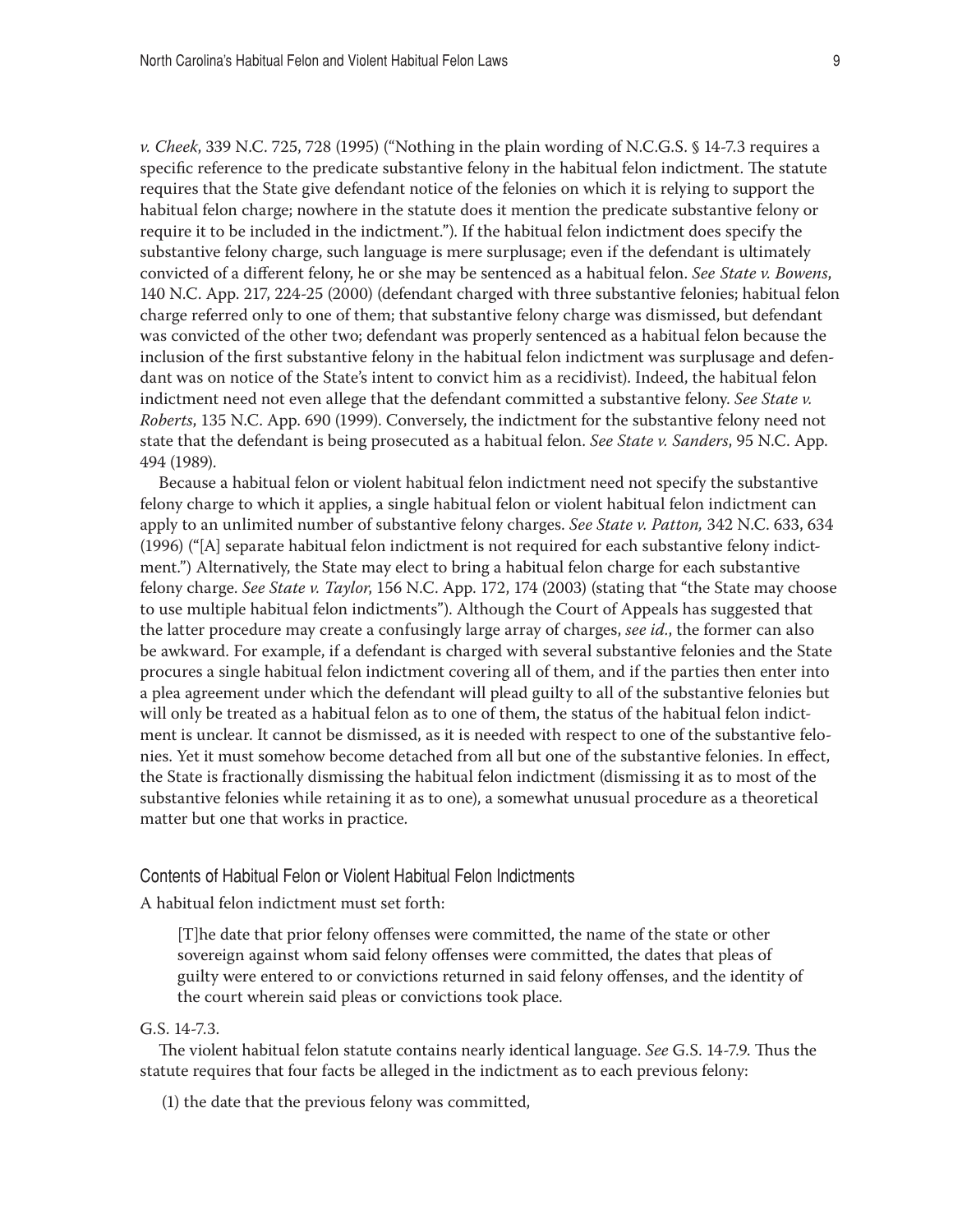- (2) the name of the state or other sovereign against whom it was committed,
- (3) the date of conviction of the previous felony, and
- (4) the court in which the conviction took place.

The appellate courts have not required strict compliance with these statutory requirements. Instead, the courts have focused on whether the habitual felon indictment gives the defendant adequate notice of the previous felonies on which the State seeks to rely. As to (1), *State v. Spruill*, 89 N.C. App. 580 (1988), holds that a variance between the indictment, which in that case alleged that the previous felony was committed on October 28, 1977, and the proof, which in that case was the defendant's stipulation that it took place on October 7, 1977, is not fatal. Of course, if the date in the indictment is so inaccurate that it becomes hard to identify the previous conviction at issue, the courts would likely reach a different result.

As to (2), the Court of Appeals has held that "the name of the state need not be expressly stated if the indictment sufficiently indicates the state against whom the felonies were committed." *State v. Mason*, 126 N.C. App. 318, 323 (1997). In *Mason*, the habitual felon indictment stated that the first previous felony was committed in "Wake County, North Carolina," but as to the second previous felony, stated only that it was committed in "Wake County." The Court of Appeals held that the defendant was put on adequate notice that the second felony was committed in North Carolina because Wake County was linked to North Carolina with respect to the first felony. Likewise, in *State v. Montford*, 137 N.C. App. 495 (2000), the defendant was charged with a substantive felony and as a habitual felon in Carteret County, North Carolina. The habitual felon indictment stated that the previous felonies were committed in Carteret County, but did not specify that they were committed in North Carolina. Again, the Court of Appeals held that the defendant was put on adequate notice. *See also State v. Williams*, 99 N.C. App. 333 (1990) (adequate notice provided where the habitual felon indictment stated that each previous felony was committed in violation of the North Carolina General Statutes, although the indictment did not specifically state that the previous felonies were committed in North Carolina).

As to (3), the Court of Appeals has held on several occasions that the date of conviction of the previous felony is not an essential element of the habitual felon charge. *See*, *e.g.*, *State v. Locklear*, 117 N.C. App. 255, 260 (1994) (upholding amendment of habitual felon indictment and noting that "it was the fact that another felony was committed, not its specific date, which was the essential question in the habitual felon indictment"); *State v. Hargett*, 148 N.C. App. 688 (2002) (same).

As to (4), the Court of Appeals has likewise held that so long as the indictment provides sufficient notice, technical defects in the indictment may be overlooked. *See State v. Lewis*, 162 N.C. App. 277 (2004) (upholding amendment of habitual felon indictment to reflect county of conviction of previous felony, rather than county in which the defendant's probation had been revoked). *Cf. State v. Coltrane*, \_\_ N.C. App. \_\_, 656 S.E.2d 322 (2008) (upholding amendment of felon-inpossession indictment to show that previous felony conviction was obtained in Guilford County Superior Court, not Montgomery County Superior Court, and stating that the defendant was put on adequate notice of the previous felony); *State v. Forte*, No. COA06-595, 2007 WL 817439 at \*1-2 (N.C. Ct. App. Mar. 20, 2007) (unpublished) (although the jury was asked to find only that the defendant had been convicted in "Mecklenburg County," rather than "Mecklenburg County Superior Court," that was sufficient to satisfy the statute).

Interestingly, the statute does not expressly require that the habitual felon indictment set forth the nature of the previous felony, that is, the crime of which the defendant was previously convicted. That information is plainly helpful in giving the defendant proper notice, and it is routinely included in habitual felon indictments as a matter of practice. However, several unpublished deci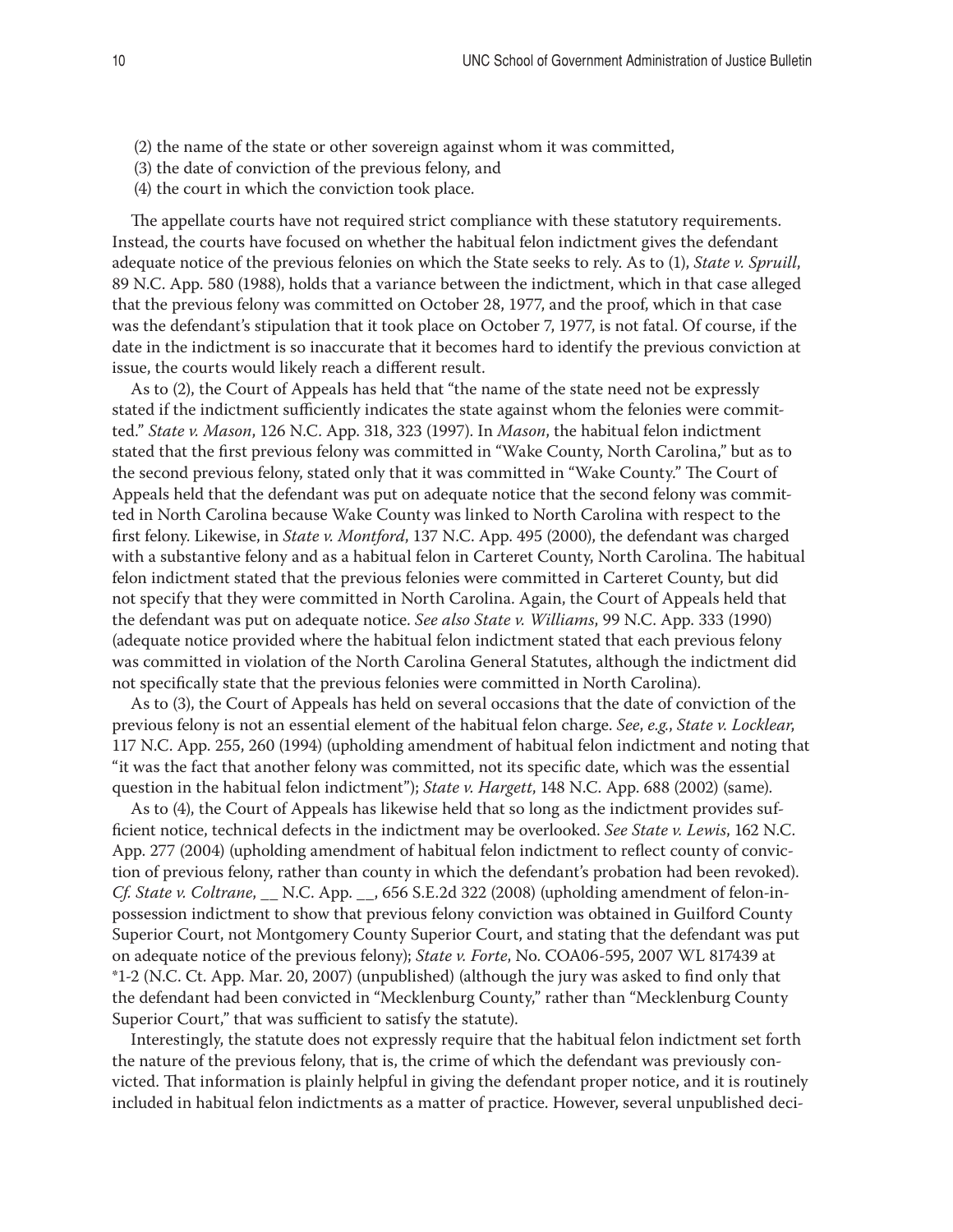sions suggest that the omission of such information, or the inclusion of erroneous information, is not necessarily fatal to a habitual felon indictment. *See State v. Woods,* No. COA05-671, 2005 WL 3291346 at \*2 (N.C. Ct. App. Dec. 6, 2005) (unpublished) ("N.C. Gen. Stat. § 14-7.3 does not specifically require the prior convictions be identified in the indictment," so there was no fatal variance where the State alleged that the defendant's previous conviction was for felony breaking and entering but in fact it was for felony breaking and entering a motor vehicle); *State v. Ball*, No. COA04-1582, 2005 WL 1669755 at \*3 (N.C. Ct. App. July 19, 2005) (unpublished) (amending indictment to reflect that one previous felony conviction was for drug possession rather than for habitual DWI was permissible because it did not substantially alter the nature of the recidivist charge and the other information in the indictment put the defendant on sufficient notice of the basis of the charge).

Particularly when out-of-state convictions are used as previous felonies, issues may arise regarding whether a particular prior conviction was for a felony offense. The cases are inconsistent as to whether such issues are best addressed as issues regarding the sufficiency of the indictment (which would be jurisdictional issues, best addressed by the trial court before beginning a trial or accepting a plea on the habitual felon charge), or as issues regarding the sufficiency of the evidence (which would be factual issues, to be addressed by a motion to dismiss or resolved by the jury). This issue is discussed at length below, in the section of this bulletin regarding proof of previous felony convictions.

The special pleading requirements of G.S. 15A-928 do not apply to habitual felon indictments. *See State v. Marshburn*, 173 N.C. App. 749 (2005).

#### Amending and Superseding Habitual Felon or Violent Habitual Felon Indictments

From time to time, the State may seek to amend, or to supersede, a habitual felon indictment. Whether the State may do so depends on whether or not the change that the State seeks to make is a substantial alteration and on the timing of the change.

Amendments would seem to be prohibited by G.S. 15A-923(e) ("A bill of indictment may not be amended."). However, this has been interpreted to prohibit only amendments that "substantially alter the charge set forth in the indictment." *State v. Price*, 310 N.C. 596, 598 (1984). Thus the State may amend the indictment so long as the amendment does not substantially alter the charge. Changes to the date, location, and so forth, of the previous felony convictions have generally been held not to be substantial alterations. *See*, *e.g.*, *State v. Lewis*, 162 N.C. App. 277 (2004) (amending date and county of previous conviction did not substantially alter the charge); *State v. Hicks*, 125 N.C. App. 158 (1997) (no substantial alteration where habitual felon indictment amended to state that one, rather than none, of the defendant's previous felony convictions were the result of felonies committed prior to age eighteen); *cf. State v. Coltrane*, \_\_ N.C. App. \_\_, 656 S.E.2d 322, 325-26 (2008) (no substantial alteration to felon-in-possession indictment where indictment amended to reflect correct county in which previous felony conviction was sustained). However, changes to the previous felony convictions themselves, that is, the substitution of one previous conviction for another, have been held to be substantial alterations and therefore not the proper subject of an amendment. *See State v. Little*, 126 N.C. App. 262 (1997).

If it is otherwise proper, an amendment may be permitted as late as the close of the evidence on the habitual felon charge. *Cf.*, *e.g.*, *State v. Hill*, 362 N.C. 169 (2008) (allowing amendment of sex offense indictments at the close of the evidence); *State v. Van Trusell*, 170 N.C. App. 33 (2003) (allowing amendment of armed robbery indictment at the close of the State's evidence).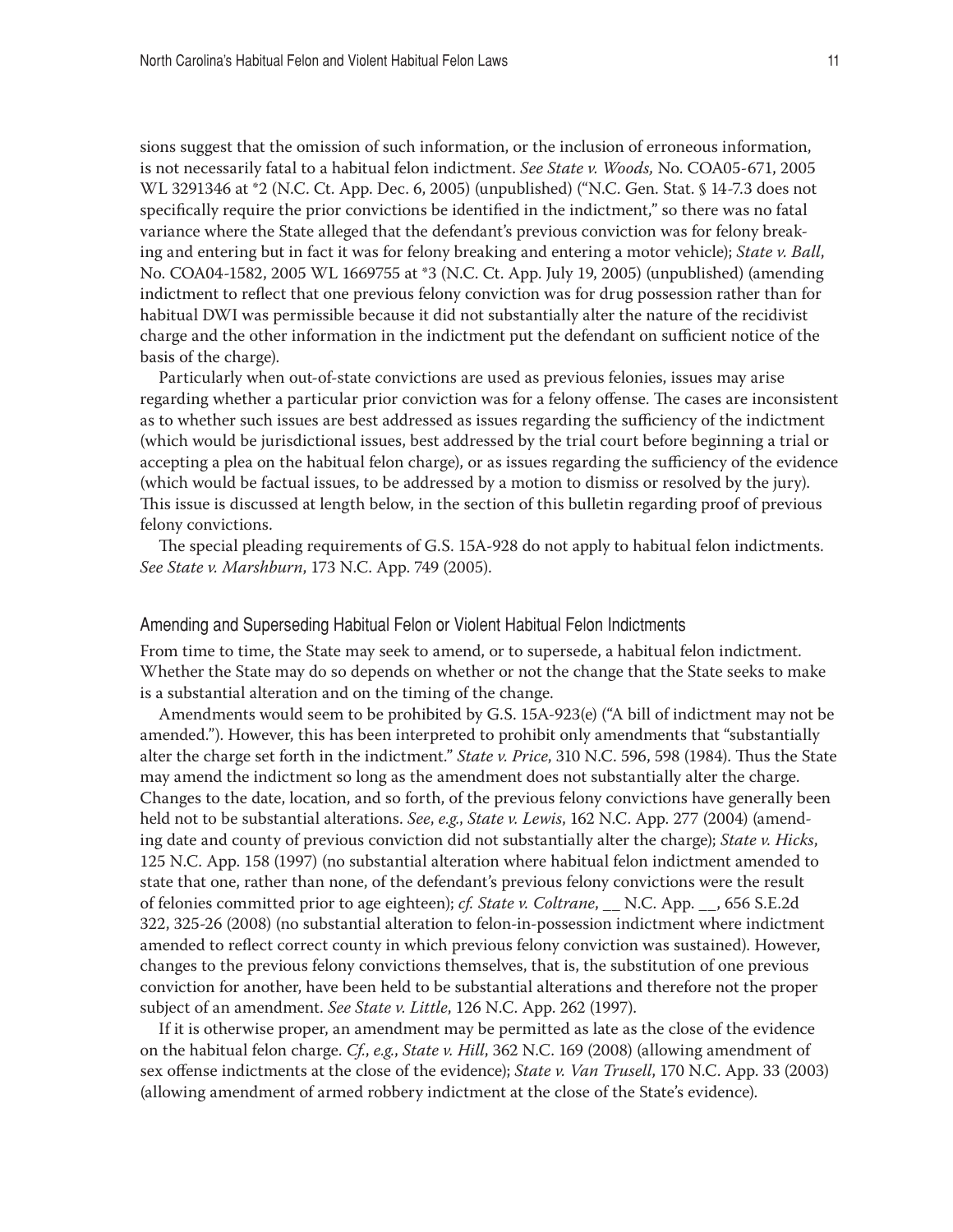If the State desires to make a substantial change to a habitual felon indictment, such as replacing an allegation regarding one previous conviction with another, it must do so by superseding the original indictment. This must be done before the trial of the substantive felony begins, or before the court accepts a guilty plea to the substantive felony. *Compare State v. Little*, 126 N.C. App. 262 (1997) (reversing habitual felon conviction because the State procured a superseding indictment that replaced one previous conviction with another after the defendant had been found guilty of several substantive felonies; the Court of Appeals held that superseding after the substantive felony charges had been resolved deprived the defendant of fair notice; "the defendant is entitled to rely, at the time he enters his plea on the substantive felony, on the allegations contained in the habitual felon indictment in place at that time in evaluating the State's likelihood of success on the habitual felon indictment"), *with State v. Cogdell*, 165 N.C. 368, 371-74 (2004) (holding that the State may procure a superseding indictment that contains a substantial alteration after the defendant has been arraigned on the substantive felony, so long as the new indictment is returned before the trial of the substantive felony begins, or before the court accepts a guilty plea to the substantive felony).

The State may also make a minor change by obtaining a superseding indictment, although an amendment is usually more expedient for this purpose. If the State chooses to supersede with a minor change, the State may do so even after the trial of the substantive felony begins, or after the court accepts a guilty plea to the substantive felony, for the defendant was placed on adequate notice by the original indictment. *See State v. Gant*, 153 N.C. App. 136 (2002) (no error in allowing State's motion to continue judgment after the defendant was convicted on the substantive felony, in order for State to seek superseding indictment to correct the date on which one of the previous felonies was committed); *State v. Mewborn*, 131 N.C. App. 495 (1998); *State v. Oakes*, 113 N.C. App. 332 (1994).

#### Second and Subsequent Habitual Felon or Violent Habitual Felon Indictments

As noted above, previous felonies used to support a charge of habitual felon or violent habitual felon are not "used up," and can be used to support a second or subsequent recidivist charge.<sup>8</sup> However, if a defendant is acquitted of a charge of habitual felon or violent habitual felon, he or she cannot later be indicted as a habitual felon or violent habitual felon based on the same previous felonies. The rationale is not that the previous felonies were "used up"—indeed, they would not have been used at all—but rather that the State, having lost the habitual felon issue once, is collaterally estopped from re-litigating it. *See State v. Safrit*, 145 N.C. App. 541 (2001).9 Collateral estoppel, or issue preclusion, "means simply that when an issue of ultimate fact has once been determined by a valid and final judgment, that issue cannot again be litigated between the same parties in any future lawsuit." *Ashe v. Swenson*, 397 U.S. 436, 443 (1970). In criminal cases, defendants are entitled to rely on collateral estoppel because it is part of the Fifth Amendment's double jeopardy guarantee. *See id.* at 445.

Of course, the State would be free to bring a new habitual felon charge based on three different previous felonies, as the issue of whether those convictions can support a habitual felon conviction

<sup>8.</sup> Of course, because a conviction as a violent habitual felon entails a mandatory life sentence, it would be quite unusual for a defendant to be convicted as a violent habitual felon and later to be prosecuted as a habitual felon or a violent habitual felon.

<sup>9.</sup> However, the State may use the previous felonies to determine the defendant's prior record level. It is not collaterally estopped from doing so, in part because the standard of proof under which the jury failed to find the three previous felonies is a higher standard than the standard a judge must use at sentencing. *See id.* at 729.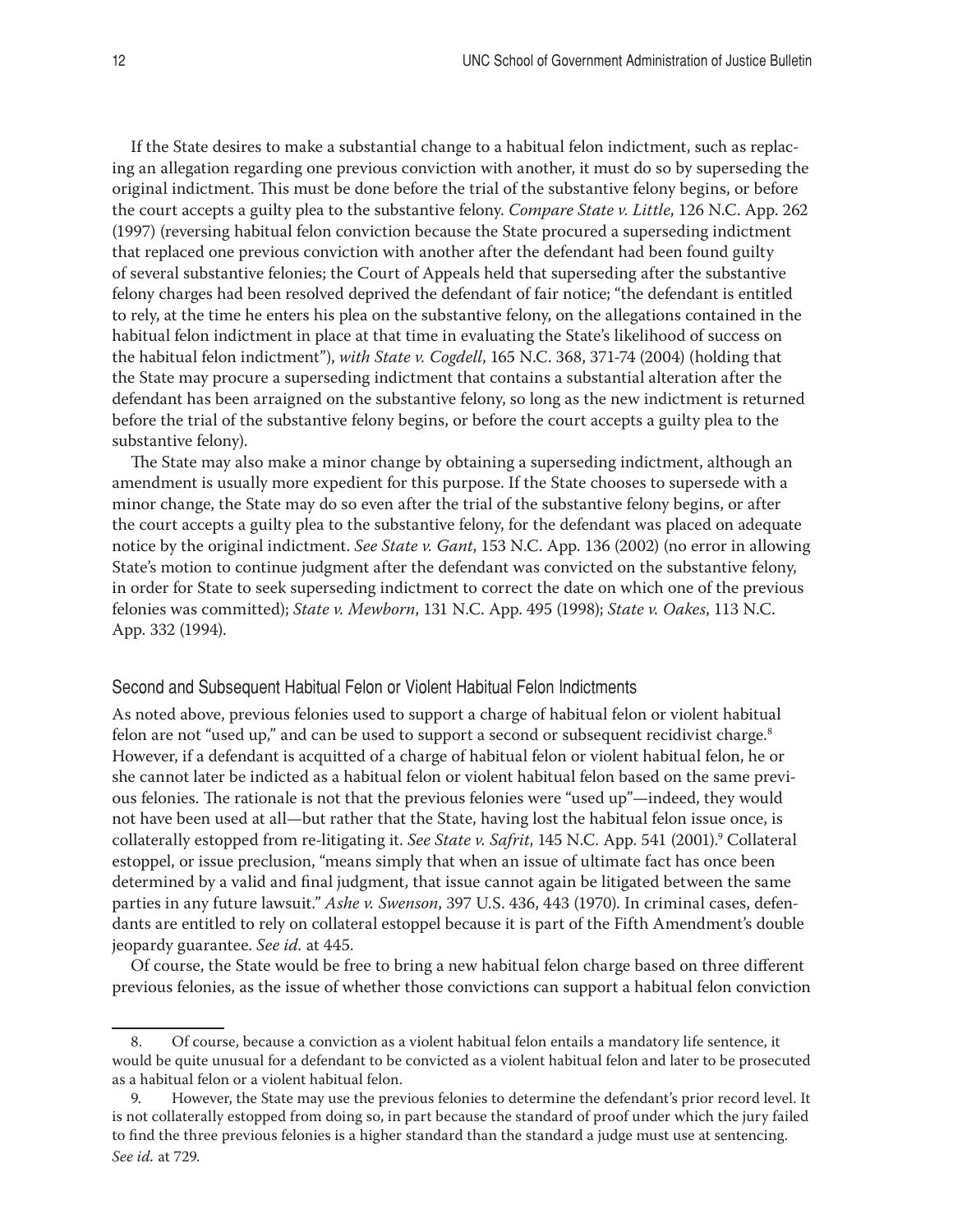has never "been determined by a valid and final judgment." It is less clear whether there is a collateral estoppel problem if a defendant is acquitted of being a habitual felon, and later the defendant is charged with being a habitual felon based on *some but not all* of the previous felonies used in the earlier habitual felon proceeding. The answer in most circumstances should be no, as any change in the combination of previous felonies would remove the identity of issues that is a requirement for the operation of collateral estoppel. However, the answer could be otherwise if, for example, the jury in the first proceeding returned special verdicts as to each of the previous felonies and found in the defendant's favor as to one of the previous felonies that the State sought to re-use.

Another question left open by *Safrit*—the leading case on collateral estoppel—is whether a defendant, previously found to be a habitual felon, is collaterally estopped from re-litigating his or her status as a habitual felon if he or she is later charged with being a habitual felon using the same previous felonies. Whether collateral estoppel may be used "offensively" against criminal defendants is a point of considerable controversy. There is no North Carolina authority on point and other jurisdictions are split. *Compare*, *e.g.*, *United States v. Pelullo*, 14 F.3d 881, 889 (3d Cir. 1994) (may not), *with*, *e.g.*, *Hernandez-Uribe v. United States*, 515 F.2d 20 (8th Cir. 1975) (may). The United States Supreme Court has twice suggested, but not held, that collateral estoppel cannot be used against criminal defendants. *See United States v. Dixon*, 509 U.S. 688, 710 n. 15 (1993) ("[A] conviction in the first prosecution would not excuse the Government from proving the same facts a second time."); *Simpson v. Florida*, 403 U.S. 384, 386 (1971). As a practical matter, prosecutors would be wise not to attempt to use collateral estoppel to establish a defendant's status as a habitual felon or violent habitual felon unless and until the North Carolina appellate courts approve such an approach.

#### **Procedure**

The basic procedure for habitual felon and violent habitual felon prosecutions is set forth in G.S. 14-7.5 and G.S. 14-7.11, respectively. First, the court proceeds on the substantive felony. During this phase of the case, the jury may not be informed of the habitual felon or violent habitual felon charge, *see* G.S. 14-7.5, 14-7.11, nor may the jury be told that the defendant may be sentenced as a Class C felon (or to life, in the case of violent habitual felon) if convicted. *See State v. Wilson*, 139 N.C. App. 544, 547-48 (2000). This is so even if the defendant has previously been convicted as a habitual felon. *See State v. Dammons*, 159 N.C. App. 284, 295-96 (2003).

If the jury finds the defendant guilty of the substantive felony (or if the defendant pleads guilty), the court then proceeds on the habitual felon indictment. The same jury may be used, *see* G.S. 14-7.5, 14-7.11,10 and if it is used, it need not be re-empaneled, *see State v. Todd*, 313 N.C. 110, 120 (1985); *State v. Keyes*, 56 N.C. App. 75, 78-79 (1982). The case proceeds "as if the issue of habitual felon were a principal charge." G.S. 14-7.5. *See also* G.S. 14-7.11 (similar, as to violent habitual felon). If the defendant is convicted, the court enters judgment on the substantive felony and imposes a Class C sentence, to "run consecutively with . . . any sentence being served" by the defendant, G.S. 14-7.5, or a life sentence, in the case of violent habitual felon, *see* G.S. 14-7.11. If the defendant

<sup>10.</sup> The fact that the same jury may be used, combined with the fact that the jury may not be informed of the recidivist charge prior to the conclusion of the trial on the substantive felony, places the parties in a difficult situation during jury selection. The parties may wish to ask prospective jurors specific questions about their ability to be fair in evaluating recidivist charges, but doing so would effectively disclose the existence of a recidivist charge.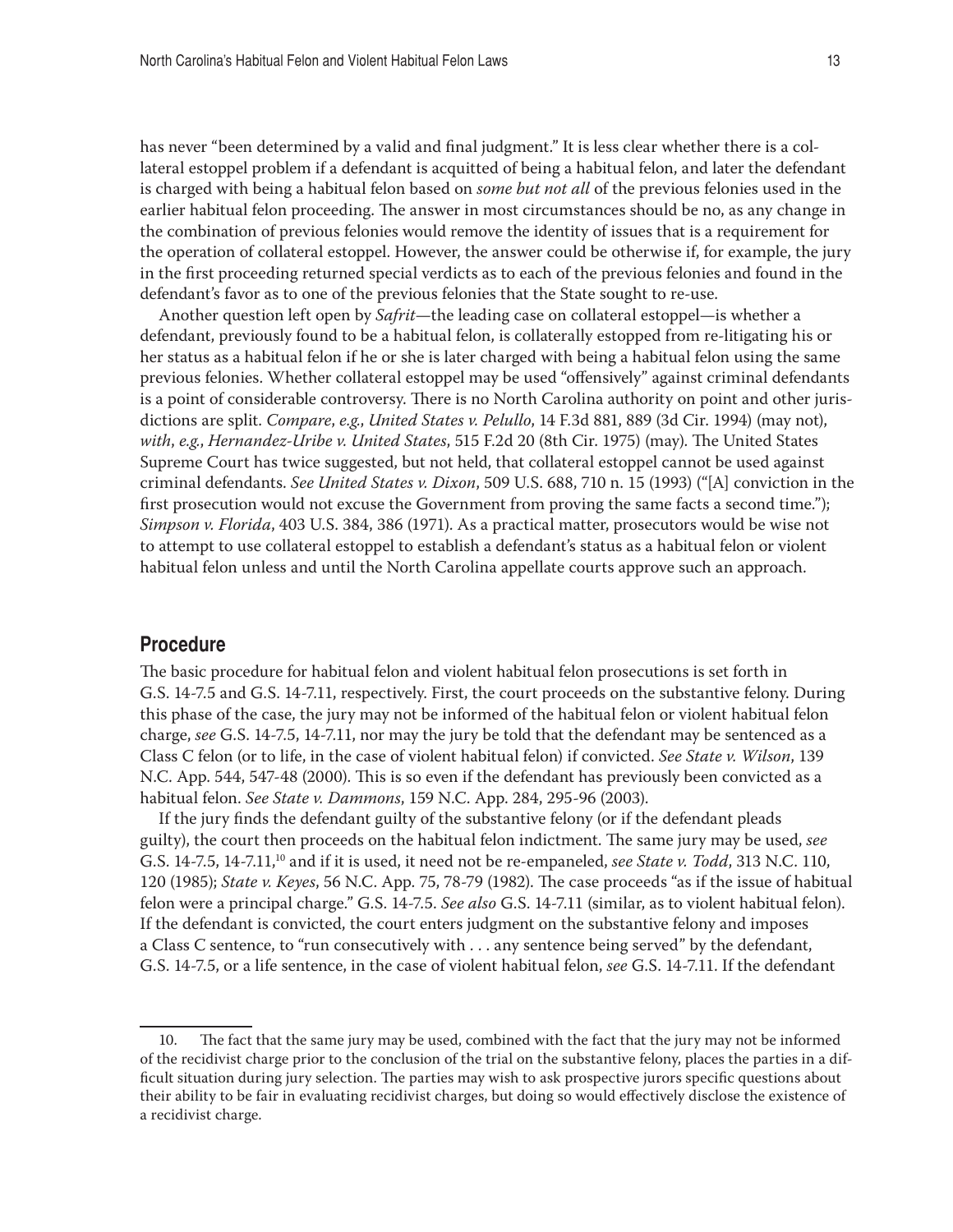is acquitted of the recidivist charge, the court enters judgment on the substantive felony under the usual provisions of structured sentencing.

#### Timing of the Habitual Felon or Violent Habitual Felon Proceeding

"No defendant charged with being an habitual felon in a bill of indictment shall be required to go to trial on said charge within 20 days of the finding of a true bill by the grand jury; provided, the defendant may waive this 20-day period." G.S. 14-7.3; *see also* G.S. 14-7.9 (similar, as to violent habitual felon). Issues regarding the twenty-day period arise most frequently when the defendant is at first charged only with a substantive felony and a habitual felon charge is brought later. It is clear from the text of the statute that the twenty-day period begins on the date of the habitual felon indictment, not on the date of the indictment for the substantive felony. The trial on the substantive felony may begin fewer than twenty days after the return of the habitual felon or violent habitual felon indictment, so long as at least twenty days elapse before the trial on the recidivist charge begins. *See State v. Adams*, 156 N.C. App. 318, 322-23 (2003) ("There is no language in the statute which bars trial of the underlying felony charges within twenty days of the habitual felon indictment."). There is nothing in the statutes that compels the trial court to begin the habitual felon or violent habitual felon trial immediately upon the completion of the trial of the substantive felony; thus, it would seem that the court could enforce compliance with the twenty-day rule by delaying the start of the habitual felon or violent habitual felon trial, if necessary.

#### Proof of Previous Convictions

The habitual felon statute provides that "[a] prior conviction may be proved by stipulation of the parties or by the original or a certified copy of the court record of the prior conviction." G.S. 14-7.4. The Court of Appeals has held that the methods of proof listed in the statute are not exclusive and that, for example, a faxed copy of a certified judgment is an appropriate method of proof. *See State v. Brewington*, 170 N.C. App. 264, 281-82 (2005); *State v. Wall*, 141 N.C. App. 529 (2000). A "true" copy, if different from a certified copy, may also be used. *See State v. Gant*, 153 N.C. App. 136, 143 (2002). The Court of Appeals has also held that it is not error, or at least not prejudicial error, to introduce documents such as plea transcripts in addition to criminal judgments as "record[s] of the prior conviction." *See State v. Stitt*, 147 N.C. App. 77, 83-84 (2001). Finally, in guilty plea cases, the State's oral recitation of the defendant's previous convictions provides an adequate factual basis for the plea. *See State v. Bivens*, 155 N.C. App. 645 (2002).

The statute further provides that "[t]he original or a certified copy of the court record, bearing the same name as that by which the defendant is charged, shall be prima facie evidence that the defendant named therein is the same as the defendant before the court, and shall be prima facie evidence of the facts set out therein." G.S. 14-7.4. The constitutionality of this provision has been challenged and upheld. *See State v. Hairston*, 137 N.C. App. 352, 355-56 (2000) (holding that the statute creates a permissive presumption that does not allow the jury to convict on less than proof beyond a reasonable doubt). The Court of Appeals has held that the prima facie evidence rule applies notwithstanding minor variations in the name. *See id.* at 354-55 (rule applies notwithstanding the fact that the defendant's name was sometimes appended with "Jr.," and sometimes not); *State v. Petty*, 100 N.C. App. 465, 469-70 (1990) (holding that "absolute identity of name is not required under this statute," and that "Martin Bernard Petty" and "Martin Petty" are sufficiently similar for purposes of the prima facie showing). So long as the name matches, the fact that there are other notations on the court records that do not match the defendant does not preclude the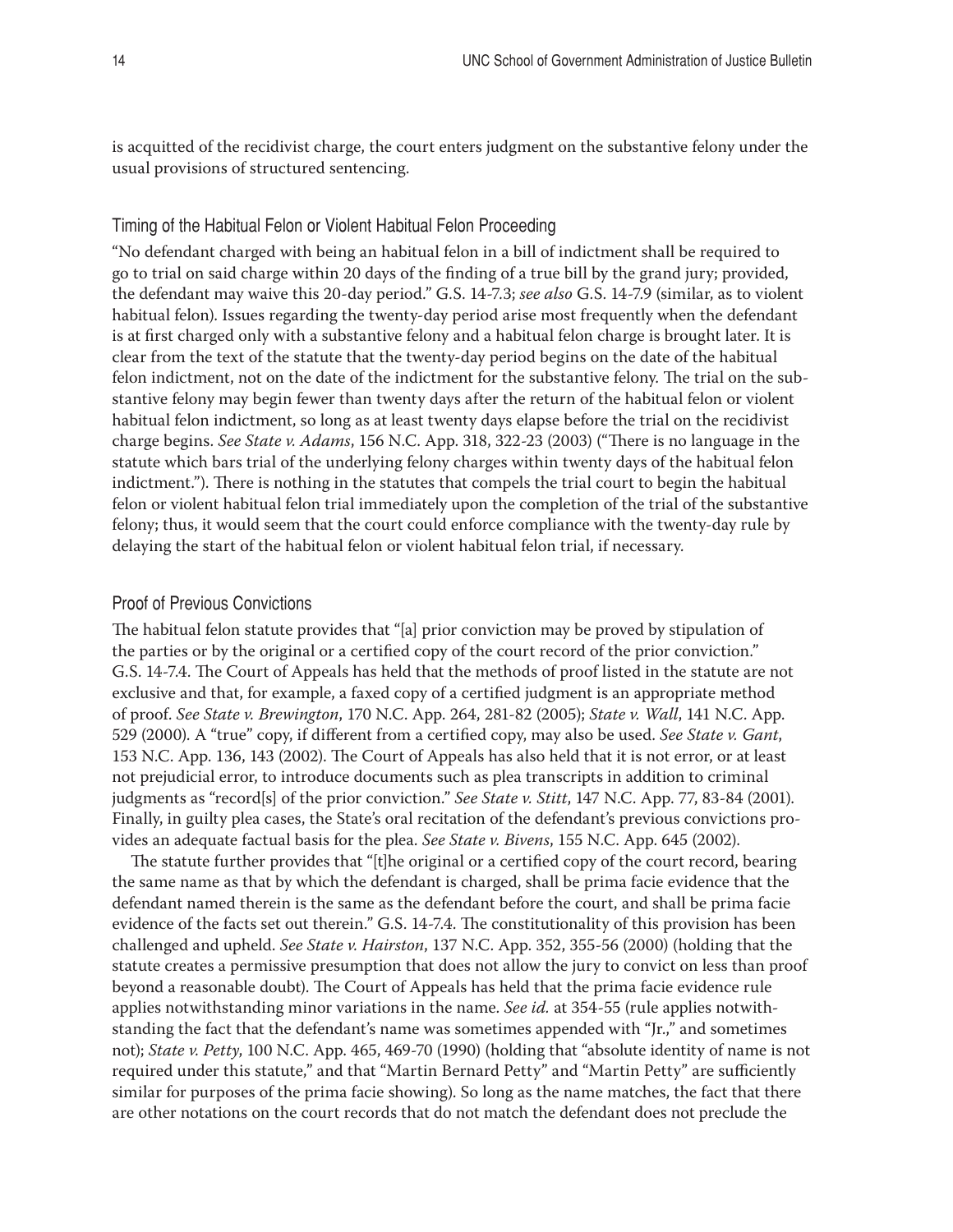records from serving as prima facie evidence of the previous conviction. *See Petty*, 100 N.C. App. at 469-70 (difference in age goes to the weight of the evidence, not its admissibility); *State v. Wolfe*, 157 N.C. App. 22, 36 (2003) (same, as to difference in race).

Sometimes the issue is not the existence of a previous conviction, but whether the conviction was for a felony offense. Such issues will rarely arise with North Carolina convictions, as both attorneys and judges are familiar with the classification of North Carolina offenses. However, in *State v. Briggs*, 137 N.C. App. 125 (2000), the Court of Appeals considered a case in which the habitual felon charge referred to the defendant's previous conviction of "the felony of breaking and entering buildings." *Id.* at 130. Of course, breaking or entering is a misdemeanor absent the intent to commit a felony therein, *see* G.S. 14-54, but the court held that the use of the word "felony" put the defendant on notice that the basis of the habitual felon charge was felony breaking or entering, despite the omission of the intent language from the habitual felon indictment. Likewise, presumably, a habitual felon indictment that referred to "the felony of larceny" would suffice even without reference to the fact that elevated larceny to a felony.

Out-of-state convictions are more likely to create problems. A series of decisions by the Court of Appeals deals with out-of-state convictions that the defendants alleged were not felonies. First, in *State v. Lindsey*, 118 N.C. App. 549 (1995), the court considered a case in which one of the defendant's previous felonies was a New Jersey conviction for receiving stolen property. The State introduced the indictment and the judgment in the previous case, but neither document stated that the offense was a felony. The defendant moved to dismiss the habitual felon charge for insufficient evidence, the trial judge overruled the motion, and the Court of Appeals reversed. It noted that the court documents did not state that the offense was a felony, that "[t]here was no certification from any official that the offense . . . was a felony in New Jersey," and that the court could not "conclude from the length of defendant's sentence (two to three years) that the offense was a felony in New Jersey." *Id.* at 553.

The Court of Appeals went a step further in the next case, *State v. Carpenter*, 155 N.C. App. 35 (2002). The facts of *Carpenter* are virtually identical to those of *Lindsey*, but the State made an important additional argument: "that defendant could have received sentences exceeding one year for each of his two New Jersey convictions and that under New Jersey law, offenses punishable by more than one year in prison constitute common-law felonies." *Id.* at 51. The Court of Appeals held that this was still not enough to establish the felony status of the previous convictions, relying on the language in *Lindsey* that the length of a defendant's sentence, alone, is insufficient to establish the felony status of a previous conviction. This logic is questionable because, unlike in *Lindsey*, the State in *Carpenter* did not rely on sentence length alone, but rather on sentence length plus the legal definition of a felony as an offense punishable by sentences of a certain length. Absent a reason to believe that an illegal sentence was imposed, this would seem to be sufficient proof of the offense's felony status. Nonetheless, *Carpenter* remains good law.

Finally, in *State v. Moncree*, \_\_ N.C. App. \_\_, 655 S.E.2d 464 (N.C. Ct. App. 2008), the Court of Appeals considered a case in which the defendant pled guilty to being a habitual felon. On appeal, he argued that one of his previous convictions—again from New Jersey—was in fact a misdemeanor, and it appears from the opinion that this was not disputed by the State. Because there had been no trial, the defendant could not argue evidentiary insufficiency, so he couched the issue in jurisdictional terms. He contended that the habitual felon indictment was defective on its face for failing to allege three prior *felony* convictions and that the trial court therefore lacked subject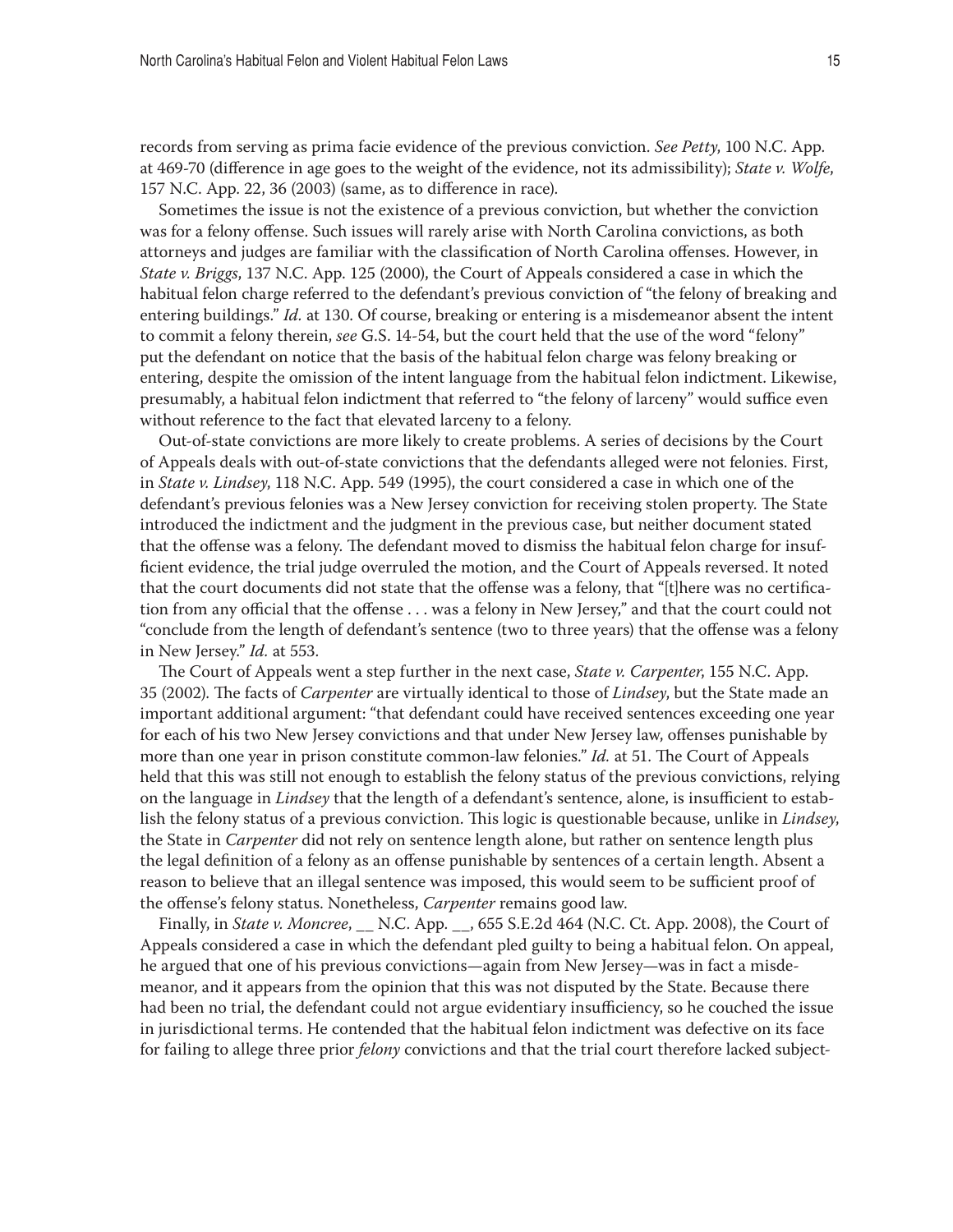matter jurisdiction over the habitual felon charge. The Court of Appeals agreed, notwithstanding the State's argument that any problem with the indictment was not a facial problem.<sup>11</sup>

Summarizing the lessons of these three cases, when the State seeks to rely on an out-of-state previous conviction, it should first confirm that the offense of conviction is in fact a felony in the relevant jurisdiction. Then, it should obtain the charging document and the judgment connected to the conviction. If either reflects the felony status of the offense, the State should present the document(s) to the jury. If neither reflects the felony status of the offense, the State might consider seeking a stipulation from the defense about the status of the offense.<sup>12</sup> If the State chooses not to seek such a stipulation, or if the defense will not stipulate, it appears that the State may obtain "certification from an[] official" that the offense is a felony, *Lindsey*, 118 N.C. App. at 553, but the Court of Appeals has not provided any guidance as to what sort of certification would be acceptable. Alternatively, the State might seek to introduce evidence of the foreign state's law under G.S. 8-3 or ask the trial judge to take judicial notice of the felony status of the previous conviction under G.S. 8-4.

In the end, both the existence of a previous conviction and its felony status are likely jury questions. However, in most cases, the trial judge should be able to review the evidence and, if a previous conviction is a misdemeanor, dismiss the habitual felon charge based on insufficiency of the evidence. In other words, the trial judge should serve as a *de facto* gatekeeper.

#### Guilty Pleas

A defendant may plead guilty to a habitual felon or violent habitual felon charge. *See State v. Bailey*, 157 N.C. App. 80, 88 (2003) ("[A]lthough a defendant's status as an habitual felon should be determined by a jury, a defendant may chose to enter a guilty plea to such a charge."). A no contest plea is likewise permissible. *See State v. Jones*, 151 N.C. App 317, 330 (2002) ("[T]he trial court did not err in accepting defendant's plea of no contest to being an habitual felon."). However, the mere fact that a defendant is willing to stipulate to the existence of three prior felonies, or indeed, is willing to stipulate to his or her status as a habitual felon, does not in itself constitute a guilty plea. Rather, the trial court must go through a full plea colloquy in keeping with the requirements of G.S. 15A-1022. *See State v. Gilmore*, 142 N.C. App. 465, 471 (2001) ("Although Defendant did stipulate to his habitual felon status, such stipulation, in the absence of an inquiry by the trial court to establish a record of a guilty plea, is not tantamount to a guilty plea."); *State v. Edwards*, 150 N.C. App. 544, 549-50 (2002). If the trial court completes an appropriate colloquy, the fact that the defendant does not expressly admit guilt is immaterial; it suffices that the defendant knowingly and voluntarily agrees to be sentenced as a habitual felon and to waive his or her right to a jury trial on the issue. *See State v. Williams*, 133 N.C. App. 326, 329-30 (1999).

In keeping with G.S. 15A-1022, the trial judge must find a factual basis for the plea. The State's oral recitation of a defendant's prior convictions is sufficient. *See State v. Bivens*, 155 N.C. App.

<sup>11.</sup> The court employed an elastic concept of facial defect in *Moncree*. Alternatively, it could have held that the defendant's guilty plea lacked an adequate factual basis. This would have required the court to construe the appeal as a petition for a writ of certiorari, *see State v. Bolinger,* 320 N.C. 596, 601 (1987), but would have been more consistent with *Lindsey* and *Carpenter*, in which the court found that the State had failed in its proof, not in its pleadings.

<sup>12.</sup> In *Moncree*, the Court of Appeals noted that parties generally "may not stipulate as to what the law is." \_\_ N.C. App. at \_\_, 655 S.E.2d at 472. However, that was in the context of a stipulation that an offense that was actually a misdemeanor was a felony, i.e., an inaccurate stipulation.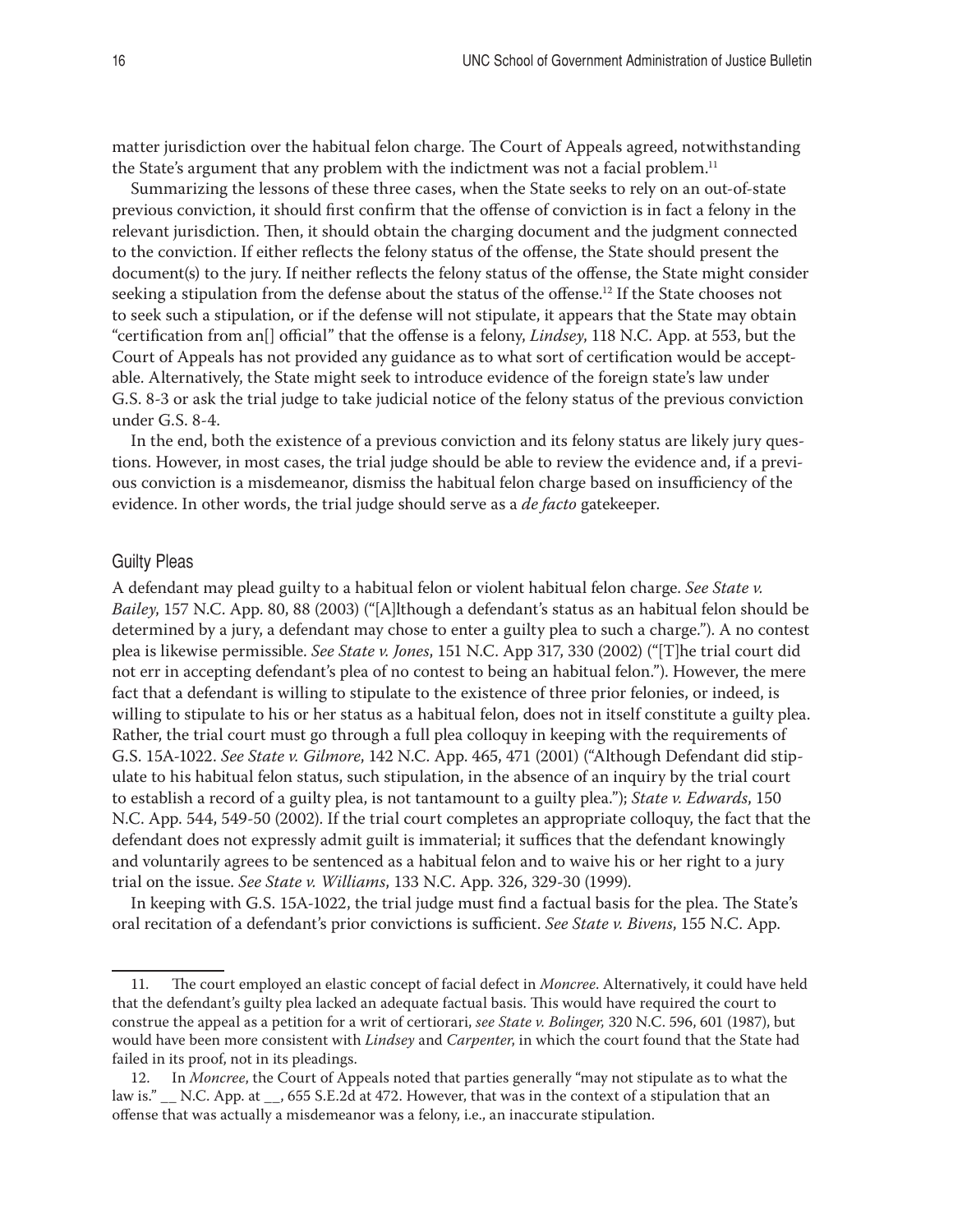645, 647 (2002). Although G.S. 14-7.3 and G.S. 14-7.9 refer exclusively to "indictment[s]," a defendant may presumably waive indictment and plead guilty pursuant to a criminal information.<sup>13</sup> By pleading guilty, a defendant waives his or her right to raise a wide range of issues on direct appeal. *See*, *e.g.*, *State v. McGee*, 175 N.C. App. 586 (2006) (guilty plea waives claim regarding purported inaccuracy in date of previous conviction); *State v. Jamerson*, 161 N.C. App. 527 (2003) (guilty plea waives right to appeal whether the substantive felony was actually a felony, and whether the sentence imposed constituted cruel and unusual punishment; these issues must be raised in a motion for appropriate relief, if at all).

#### Collateral Attacks on Previous Convictions

A defendant facing a habitual felon charge may wish to contest the validity of one or more of the previous convictions that form the basis for the charge. In general, the defendant must do so by filing a motion for appropriate relief in connection with the previous conviction, or convictions, that he or she wishes to contest. *See State v. Creason*, 123 N.C. App. 495, 500 (1996). Collateral attacks, that is, attempts to contest the validity of a previous conviction during the habitual felon proceeding itself, are allowed only when the defendant asserts that he or she was denied counsel altogether in connection with his or her previous conviction.<sup>14</sup> The U.S. Constitution requires that defendants be permitted to raise such claims through collateral attack because the complete denial of counsel is a "unique constitutional defect." *Custis v. United States*, 511 U.S. 485, 496 (1994). A defendant may raise the issue by filing a motion to suppress the previous conviction under G.S. 15A-980. *See generally State v. Fulp*, 355 N.C. 171 (2002).

The state's appellate courts have consistently rejected defendants' attempts to raise other issues through collateral attack. For example, a defendant may not argue that the lawyer who represented the defendant in connection with a previous felony was ineffective. *See State v. Hensley*, 156 N.C. App. 634, 637-38 (2003). Nor may a defendant claim, during a habitual felon proceeding, that the court in which the defendant's previous felony conviction took place lacked jurisdiction over felony offenses. *See State v. Flemming*, 171 N.C. App. 413, 417 (2005). Likewise, a defendant may not collaterally attack a previous felony conviction by arguing that a guilty plea to the previous felony was not knowing and voluntary. *Cf. State v. Stafford*, 114 N.C. App. 101, 104 (1994) (holding, in a habitual DWI case, that a defendant may not challenge the validity of a previous conviction based on his assertion that his guilty plea in the earlier case was not knowing and voluntary).

Although it will usually be clear whether the defendant seeks to allege a complete denial of counsel or ineffective assistance of counsel, this is not always so. In *Hensley*, the defendant alleged that he received appointed counsel in connection with a previous felony conviction, but that the lawyer later withdrew. The defendant then waived appointed counsel and retained a lawyer, but the retained lawyer failed to show up for court when the defendant was convicted and sentenced. This might conceivably have been viewed as a complete denial of counsel, but the Court of Appeals held otherwise: "The essence of defendant's claim is not that the State failed to appoint counsel but, rather, that the counsel procured by defendant provided ineffective assistance by

<sup>13.</sup> No reported case expressly so holds, but the right to indictment generally may be waived by represented defendants in noncapital cases. *See* G.S. 15A-642(b). Furthermore, the Court of Appeals has reviewed, without comment, cases in which habitual felon convictions were obtained using informations. *See, e.g., State v. Bradley,* 175 N.C. App. 234 (2005).

<sup>14.</sup> *Creason* might be read to hold that even the complete denial of counsel cannot be raised by collateral attack, but this is clearly incorrect, as explained immediately below.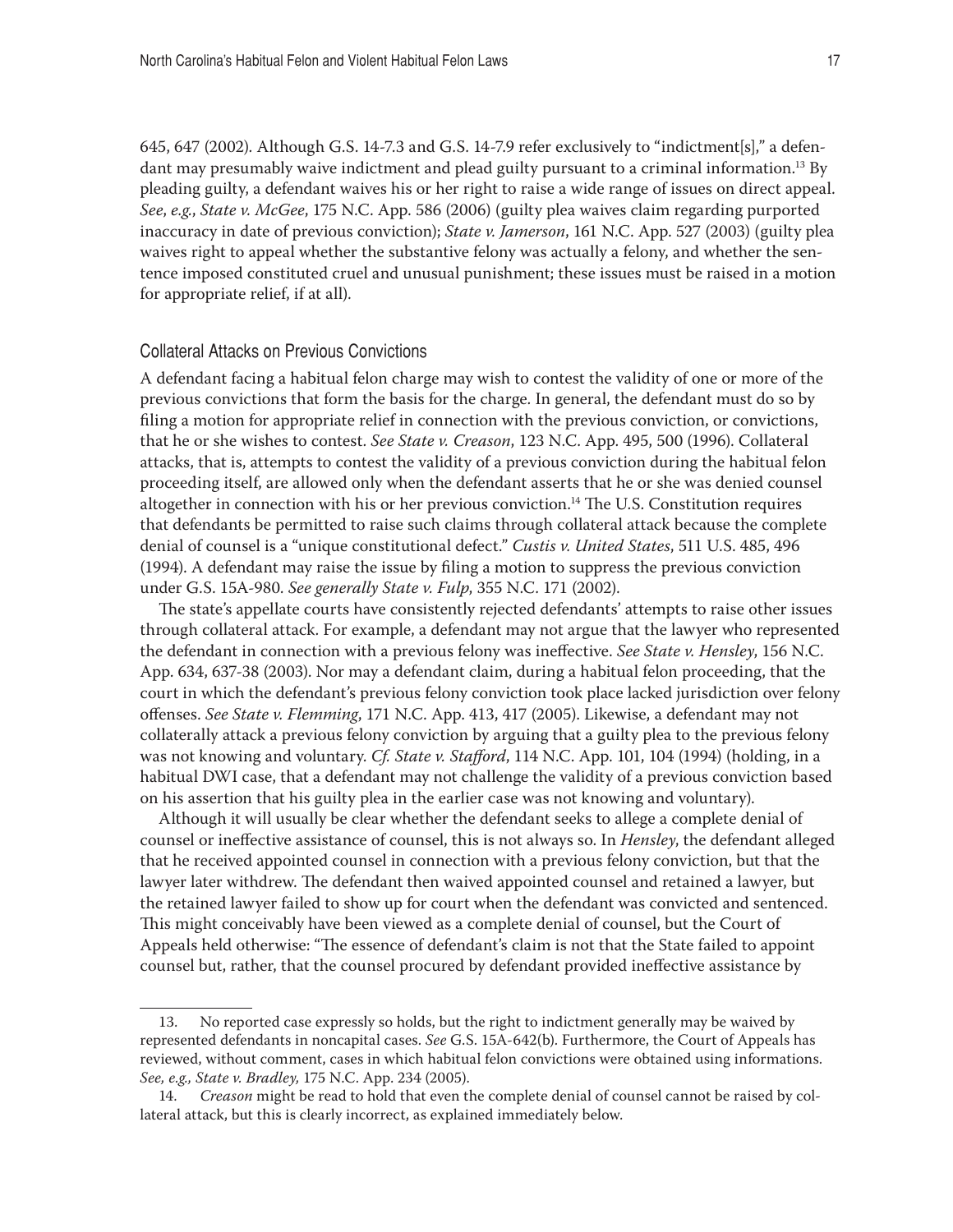failing to appear." *Id.* at 638. It therefore found that the defendant's argument was an improper collateral attack.

#### Bond Issues

In setting bond, a court should consider whether a defendant has been charged as a habitual felon. *See* G.S. 15A-534(c) (court should consider "the nature and circumstances of the offense charged"). For example, a court might determine that a defendant facing a habitual felon charge is more likely to flee, and therefore it might impose a higher bond.

However, it is not clear whether the existence of a habitual felon charge should be taken into account in the bond for the substantive felony, or whether a separate bond may be set in connection with a habitual felon charge. The argument for the former is that a bond may be set only in connection with a criminal offense, *see generally* G.S. 15A-533, 15A-534, and that being a habitual felon is a status, not a crime.

On the other hand, a probation violation is not a crime either, yet an alleged probation violation clearly supports the imposition of a bond. *See* G.S. 15A-1345(b). Furthermore, while the state's appellate courts have not confronted this issue directly, the Court of Appeals has dealt with a case involving a separate bond for a habitual felon charge, and it did not comment negatively on the procedure. *See State v. Lane*, 163 N.C. App. 495 (2004).

Although the issue is not free from doubt, the better view is that a separate bond should not be imposed because a habitual felon indictment does not charge a crime. While this is also true of probation violations, there is explicit statutory authorization for arrest of the defendant and the imposition of a bond in connection with probation violations; there is nothing comparable for habitual felon charges. Instead, if the State believes that an increase in the defendant's bond is appropriate in light of a subsequent habitual felon indictment, it should move to modify the conditions of release imposed in connection with the substantive felony.

## **Sentencing**

When a defendant is convicted of a habitual felon charge, he or she is sentenced as if the substantive felony were a Class C offense. *See* G.S. 14-7.6. The only exception to this rule is when the substantive felony is a Class A, B1, or B2 offense, in which case the defendant is sentenced according to the classification of the substantive felony. *See id.* When a defendant is convicted of multiple substantive felonies, each is elevated to Class C, unless there is a reason to do otherwise, such as a plea agreement stipulating that one or more of the substantive felonies will not be elevated.

The previous felonies alleged in support of the habitual felon charge may not be used in determining the defendant's prior record level under structured sentencing. *See* G.S. 14-7.6. This is so even if the State alleges more than three previous felonies, that is, if the State alleges five previous felonies in the habitual felon indictment, all five are off-limits for purposes of determining the defendant's prior record level. *See State v. Lee*, 150 N.C. App. 701, 702-03 (2003). However, when a defendant has more than three previous felonies, the State is not required to list all of them in the habitual felon indictment. It may elect which to allege and is free to allege the least serious felonies in the indictment, leaving the most serious felonies available for prior record level purposes. *See State v. Cates*, 154 N.C. App. 737, 739-40 (2002). Furthermore, when a previous felony conviction listed in a habitual felon indictment was consolidated with another conviction, the other conviction may be used to determine the defendant's prior record level. *See*, *e.g.*, *State v. Truesdale*, 123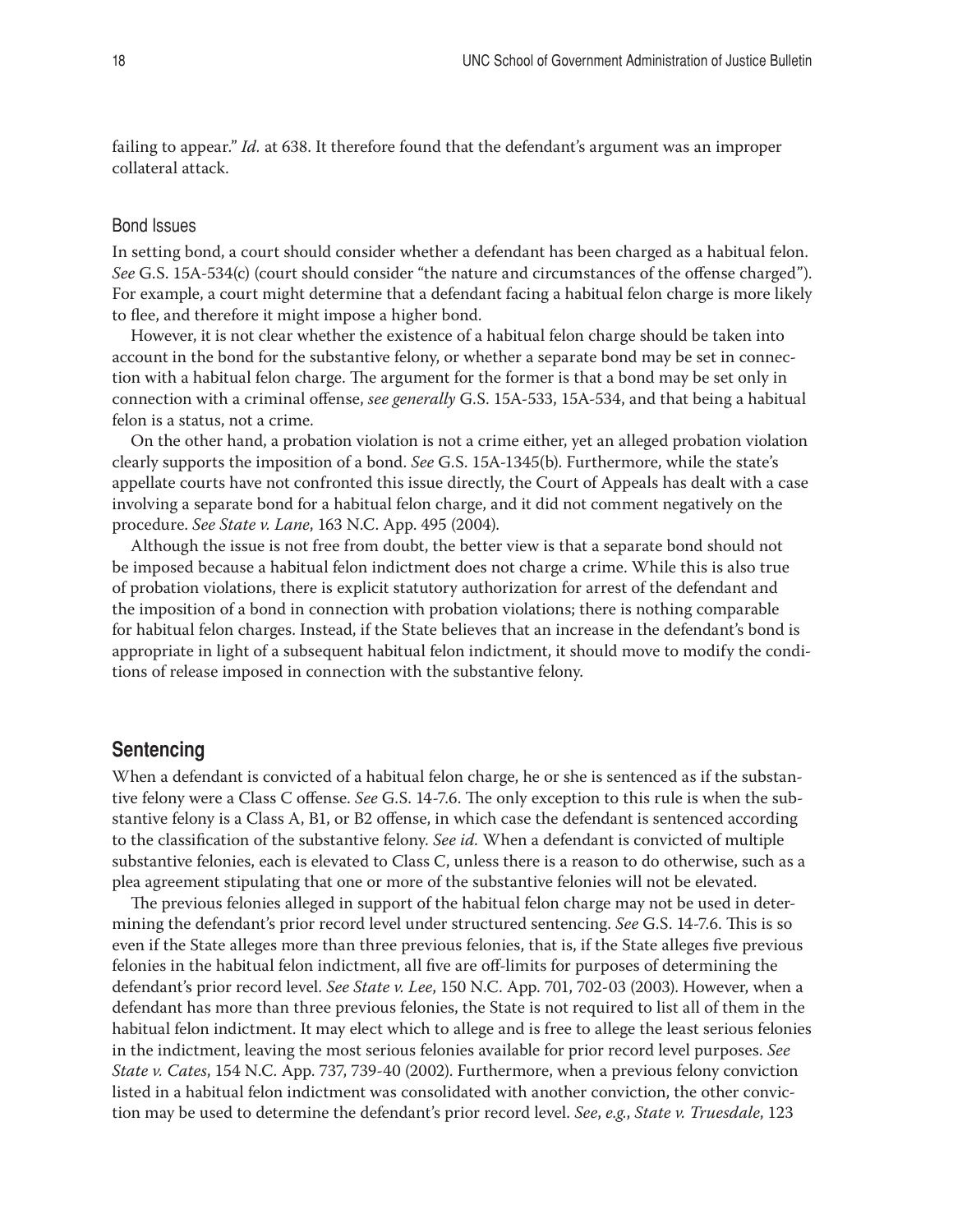N.C. App. 639, 642 (1996) ("[W]e find nothing in these statutes to prohibit the court from using one conviction obtained in a single calendar week to establish habitual felon status and using another *separate* conviction obtained the same week to determine prior record level."). Finally, a previous felony conviction listed in a habitual felon indictment may nonetheless be used to support the imposition of prior record level points under G.S. 15A-1340.14(b)(6) (one point if all the elements of the present offense are included in any prior offense) and G.S. 15A-1340.14(b)(7) (one point if the present offense was committed while the defendant was on probation, parole, postrelease supervision, and so forth). *See State v. Bethea*, 122 N.C. App. 623, 627-28 (1996).

Because the previous felonies alleged in support of the habitual felon charge may not be used in determining the defendant's prior record level, there are times when a habitual felon charge would work to the defendant's advantage. This is possible only when a defendant is charged with a Class D felony,15 but it will very often be true for such defendants. For example, suppose that the defendant is charged with voluntary manslaughter, a Class D felony. The defendant has previous convictions for felony larceny (Class H, two prior record level points under structured sentencing), common-law robbery (Class G, four points), and assault inflicting serious bodily injury (Class F, four points). A conviction without a habitual felon charge would result in a presumptive range of minimum sentences of 94 to 117 months (Class D, prior record level IV, based on ten prior record points). A conviction with a habitual felon charge would increase the offense class to C, but would remove the prior record points, resulting in a presumptive range of minimum sentences of 58 to 73 months. *See generally* G.S. 15A-1340.14-17.

Of course, a habitual felon charge will not always reduce the defendant's exposure in Class D cases. For example, a defendant with a lengthy prior record, who would be in prior record level VI even without the previous felonies used to support the habitual felon charge, would face an increased sentence if convicted of a habitual felon charge.

A sentence imposed under the habitual felon statute must run consecutive to any sentence that the defendant is already serving. *See* G.S. 14-7.6; *State v. Watkins*, \_\_ N.C. App. \_\_, 659 S.E.2d 58 (N.C. Ct. App. 2008) (holding that the trial court erred in ordering a habitual felon sentence to run concurrent with a federal sentence that the defendant was then serving). However, a habitual felon sentence may run concurrent with other sentences imposed at the same time, including other habitual felon sentences.16

When a defendant who has been convicted as a habitual felon is released from prison, commits a new offense, and is convicted, the defendant is not treated as having a previous Class C conviction for purposes of determining his or her prior record level. Rather, the defendant's prior record level is determined using the classification of the substantive felony on which the habitual felon

<sup>15.</sup> A number of common felonies are Class D offenses, including voluntary manslaughter, *see* G.S. 14-18; discharging a firearm into an occupied dwelling, *see* G.S. 14-34.1(b); first-degree burglary, *see* G.S. 14-51; first-degree arson, *see* G.S. 14-58; armed robbery, *see* G.S. 14-87; and first-degree sexual exploitation of a minor, *see* G.S. 14-190.16.

<sup>16.</sup> A sentence imposed at the same time as a habitual felon sentence is not "being served" at the time of the habitual felon sentence, G.S. 14-7.6, so there is no statutory bar to concurrent sentencing. Although no appellate case expressly holds that concurrent sentences are permitted, a number of cases involving concurrent sentences have been affirmed without comment. *See, e.g., State v. King*, 158 N.C. App. 60, 62 (2003) (affirming a case in which "[t]he trial court sentenced defendant as an habitual felon to three concurrent sentences of 120 to 153 months"). Similar statutory language in other contexts has been interpreted in this way. *See, e.g., State v. Thomas,* 85 N.C. App. 319 (1987).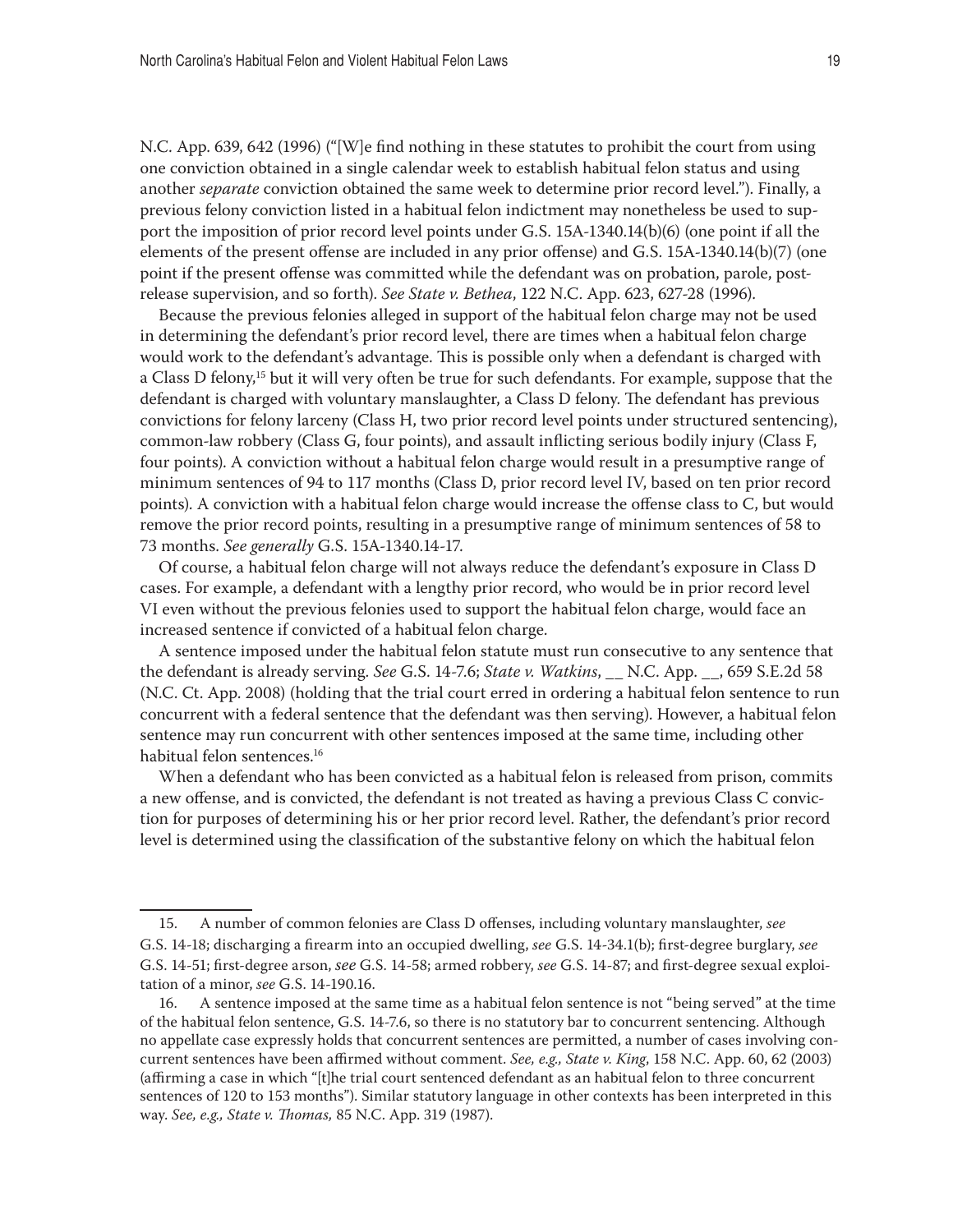conviction was based, because the substantive felony is a crime while being a habitual felon is not. *See State v. Vaughn*, 130 N.C. App. 456, 459-60 (1998).17

Violent habitual felon sentencing is simple. A defendant who is convicted as a violent habitual felon must be sentenced to life without parole. *See* G.S. 14-7.12. The sentence must run consecutive to any sentence then being served by the defendant, though this provision has no practical effect. *See id.*

When a habitual felon charge is brought in a separate indictment with a separate case number from the substantive felony, the proper procedure is to enter judgment on the substantive felony alone. *See*, *e.g.*, *State v. Taylor*, 156 N.C. App. 172, 175-76 (2003). No judgment should be entered in the habitual felon case file.

# **Constitutional Issues**

A variety of constitutional challenges have been raised regarding the habitual felon and violent habitual felon laws. First, some have argued that the habitual felon laws violate double jeopardy because, by increasing a defendant's sentence for the substantive felony, they effectively punish the defendant a second time for previous convictions. This argument has regularly been rejected by the state's appellate courts. *See*, *e.g.*, *State v. Todd*, 313 N.C. 110, 117-18 (1985); *State v. Artis*, 181 N.C. App. 601, 601 (2007). *See also Monge v. California*, 524 U.S. 721, 728 (1998) ("An enhanced sentence imposed on a persistent offender thus is not to be viewed as either a new jeopardy or additional penalty for the earlier crimes but as a stiffened penalty for the latest crime, which is considered to be an aggravated offense because a repetitive one." (internal quotation marks omitted)). Likewise, the state's appellate courts have held that the combination of the habitual felon laws and structured sentencing do not violate double jeopardy by twice increasing a defendant's sentence based on his or her prior record. *See State v. Brown,* 146 N.C. App. 299, 302 (2001) ("[T]he Habitual Felons Act used in conjunction with structured sentencing [does] not violate . . . double jeopardy protections.").18

Second, it has been argued that the habitual felon laws violate equal protection, or permit selective prosecution, because a prosecutor may choose whether to seek habitual felon charges against a defendant, and some prosecutors will seek habitual felon charges more readily than others. These arguments, too, have been rejected. *See*, *e.g.*, *State v. Williams*, 149 N.C. App. 795, 801 (2002).

Third, it has been argued that prosecutors who have a policy of charging all eligible defendants as habitual felons are failing to exercise their discretion and therefore are violating the separation of powers. This argument has also been repudiated by the state's appellate courts. *See*, *e.g.*, *id.* at 802.

Fourth, the violent habitual felon laws have been attacked on ex post facto grounds, because the statutes allow previous convictions back to 1967 to form the basis of a violent habitual felon charge, yet the violent habitual felon statutes were not enacted until 1994. Thus, defendants who committed violent felonies between 1967 and 1994 did so without knowing that they were moving

<sup>17.</sup> Although habitual felon convictions are ignored for prior record level purposes, the state's appellate courts have nonetheless held that a defendant who takes the stand may be cross-examined about a prior habitual felon conviction as part of his or her criminal record. *See State v. Owens*, 160 N.C. App. 494, 502 (2003).

<sup>18.</sup> Other double jeopardy arguments and statutory limitations concerning the use of a single previous felony conviction for multiple purposes are discussed above. *See supra* pp. 8-9.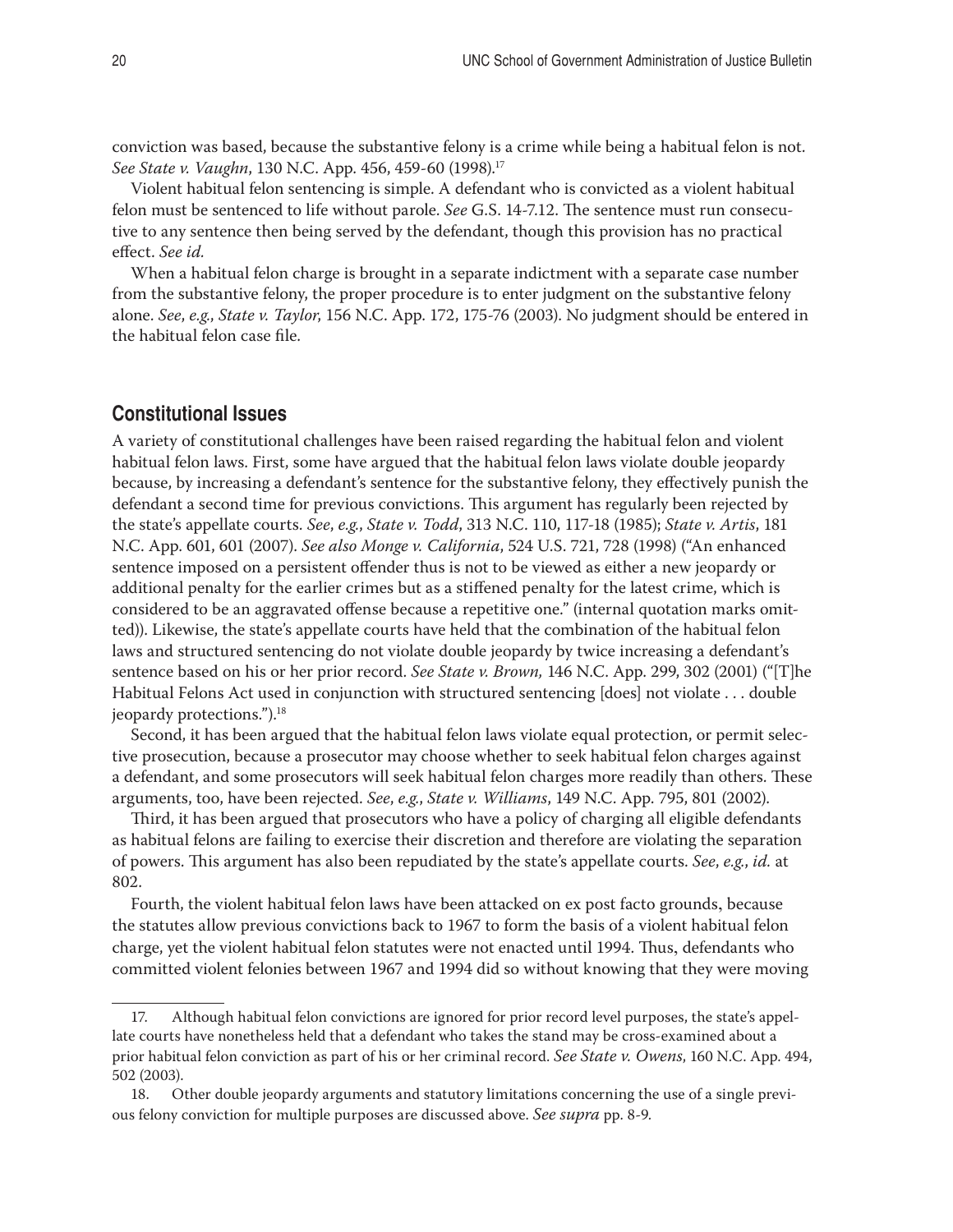towards violent habitual felon status. This argument has failed. *See State v. Wolfe*, 157 N.C. App. 22, 37 (2003) ("Because defendant's violent habitual felon status will only enhance his punishment for the [substantive violent felony], and not his punishment for the [previous violent felonies], there is no violation of the ex post facto clauses.").

Fifth, many have argued that the habitual felon laws, because they often require lengthy sentences, violate the Eighth Amendment's prohibition against cruel and unusual punishment. The U.S. Supreme Court has interpreted the Eighth Amendment to include a proportionality principle, which it has applied in one instance to invalidate a sentence imposed pursuant to a state recidivist statute. *See Solem v. Helm*, 463 U.S. 27 (1983) (holding that a sentence of life in prison without parole, imposed under South Dakota's recidivist statute, was a cruel and unusual punishment for the offense of writing a no-account check for \$100, even though the defendant had six prior felony convictions). However, the Supreme Court has otherwise rejected Eighth Amendment arguments of this type, even on seemingly favorable facts, and has emphasized the limited nature of proportionality review. *See*, *e.g.*, *Lockyer v. Andrade*, 538 U.S. 63 (2003); *Ewing v. California*, 538 U.S. 11 (2003); *Rummel v. Estelle*, 445 U.S. 263 (1980). North Carolina's appellate courts have never invalidated a habitual felon or violent habitual felon sentence on Eighth Amendment grounds, and have rejected Eighth Amendment challenges many times. *See*, *e.g.*, *State v. Hensley*, 156 N.C. App. 634 (2003) (finding no Eighth Amendment violation where defendant was sentenced as a habitual felon to 90 to 117 months for obtaining a \$100 item by false pretenses). *But see State v. Starkey*, 177 N.C. App. 264 (2006) (describing, but not reviewing, trial court's sua sponte holding that a habitual felon sentence of 70 to 93 months for possession of 0.1 grams of cocaine was cruel and unusual punishment).

## **Conclusion**

The habitual felon and violent habitual felon laws have created some confusion—and much litigation—since they were first enacted. Many of the questions raised by the statutes have now been answered by the courts. Hopefully, this bulletin will help judges and lawyers to locate the answers in a timely fashion and to recognize cases that pose unanswered questions.